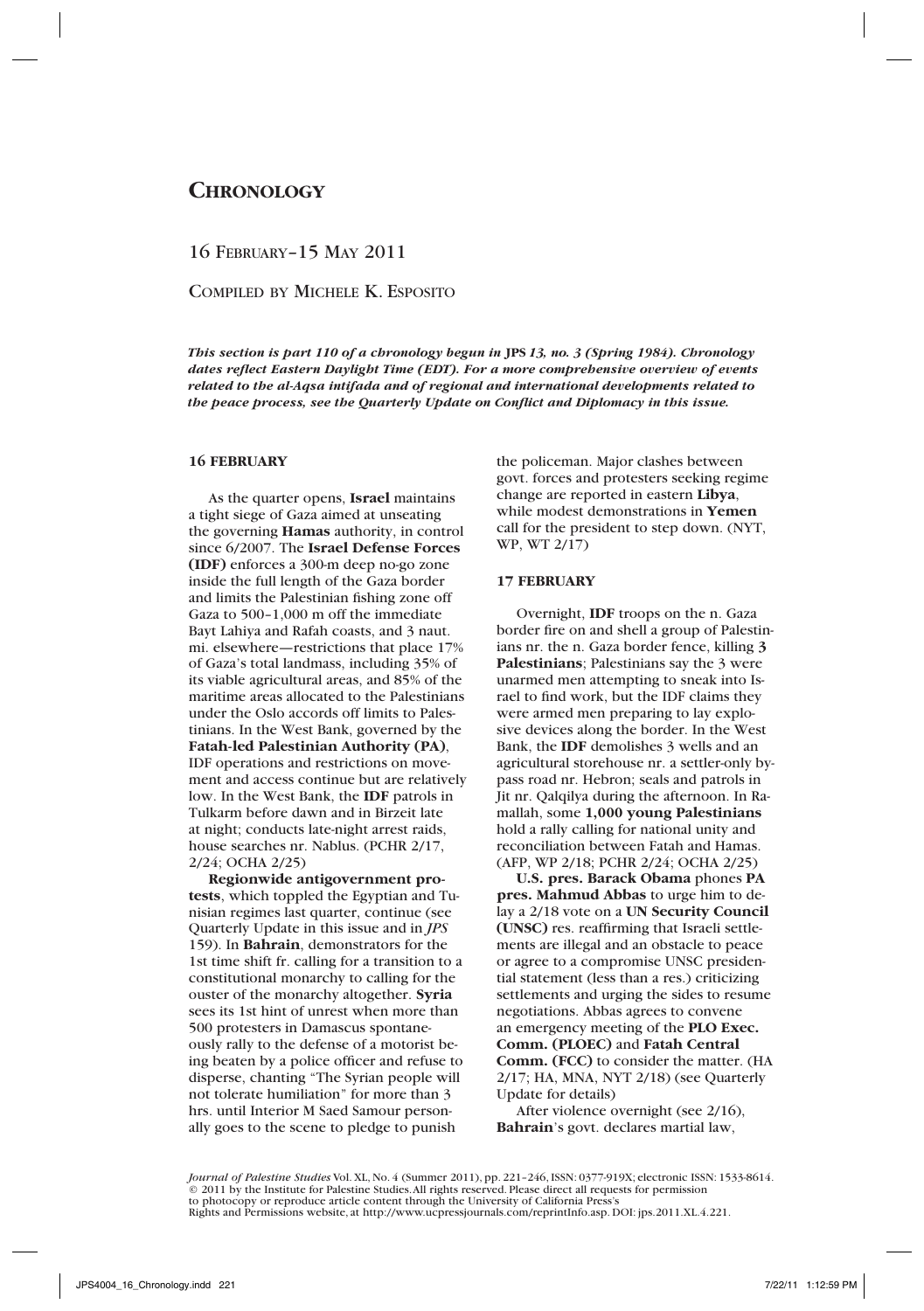In **Libya**, protesters in 5 main cities observe a "Day of Rage" against Qaddafi, clashing with govt. forces, leaving at least 12 protesters dead and 10s wounded; the govt. cuts phone and Internet service and bars journalists to prevent coverage. Serious clashes in and around Benghazi continue on 2/18. (NYT, WP, WT 2/18; NYT, WP 2/19)

### **18 FEBRUARY**

Gaza's **Rafah crossing** opens for the 1st time since 1/29/11 to allow Palestinians trapped in Egypt to enter Gaza. In the West Bank, the **IDF** enters Bayt Umar village nr. Hebron in the afternoon, searching a house and arresting a 10-yr.-old Palestinian for stone-throwing; patrols in 4 villages nr. Qalqilya, 2 nr. Ramallah, and 1 nr. Tulkarm during the afternoon and evening. **Palestinians** (sometimes accompanied by Israeli and international activists) hold weekly nonviolent demonstrations against the separation wall, land confiscations, and settlement expansion in Bil'in, Ni'lin, and Nabi Salih/Dayr Nizam nr. Ramallah, and in Bayt Umar nr. Hebron. **IDF** soldiers fire rubber-coated steel bullets, tear gas, and stun grenades at the protesters, injuring 8 Palestinians (including 3 children); 15 Palestinians (including 9 children) and 2 international activists are arrested. (Oxfam International 2/20; PCHR 2/24; OCHA 2/25)

Before the **UNSC** vote reaffirming the illegality of Jewish settlements, **U.S. Secy. of State Hillary Clinton** phones **Abbas** to warn him that that U.S. aid could be cut if the vote goes ahead. In Ramallah, the **PLOEC** and **FCC** opt to go ahead with the vote saying, "The Palestinian leadership will reject American demands even if our decision leads to a diplomatic crisis with the Americans. We have nothing to lose." The **U.S.** vetoes the res. (HA, REU 2/18; HA, WP 2/19; HA 2/20; WJW 2/24; JPI 3/4) (see Quarterly Update)

In **Bahrain**, security forces violently disperse a massive protest in Manama, wounding 10s. From this point,

#### **19 FEBRUARY**

**Israeli naval vessels** intercept a Palestinian fishing boat off the n. Gaza coast, escort it to Ashdod, confiscate the boat, and release the fishermen. In the West Bank, the **IDF** patrols in 4 villages nr. Jericho, Qalqilya, Salfit, and Tulkarm in the afternoon, and 1 village nr. Tulkarm late at night. From Ramallah, **FCC mbr. Tawfik Tirawi** calls for a "day of rage" against the 2/18 **U.S.** veto; protests denouncing the U.S. are held in Bethlehem, Hebron, Jenin, Nablus, and Tulkarm. For safety, the **U.S. consulate in East Jerusalem** restricts staff movement for 3 days. (HA, Oxfam International, WP 2/20; PCHR 2/24; OCHA 2/25)

In **Libya**, security forces in Benghazi open fire on some 20,000 mourners leaving funerals of antigovernment protesters killed in recent clashes, leaving at least 84 dead and scores injured and bringing the death toll in 3 days of clashes to as many as 200 dead and nearly 850 wounded in Benghazi alone. British embassy officials say they have received reports of govt. forces using heavy weapons and snipers against protesters. From this point, antigovernment demonstrations and fierce military repression escalate sharply, and opposition groups take up arms. (NYT, WP 2/20; NYT, WP, WT 2/21)

#### **20 FEBRUARY**

Saying the Fatah-Hamas split has "gone on too long and should not continue," **PA PM Salam Fayyad** offers to form an interim national unity govt. with Hamas and not to interfere with Hamas's rule in Gaza in the run-up to elections, if it agrees to take part in presidential and legislative elections in 9/2011. Elements within **Fatah** denounce the move. **Hamas** responds with skepticism. (AP, HA 2/21) (see Quarterly Update for details)

In the West Bank, the **IDF** conducts daytime patrols in and around Jenin and in villages nr. Qalqilya and Tulkarm; conducts evening and late-night patrols nr. Qalqilya and Salfit. **Jewish settlers** uproot 270 olive trees fr. 2 Palestinian plots nr. Nablus.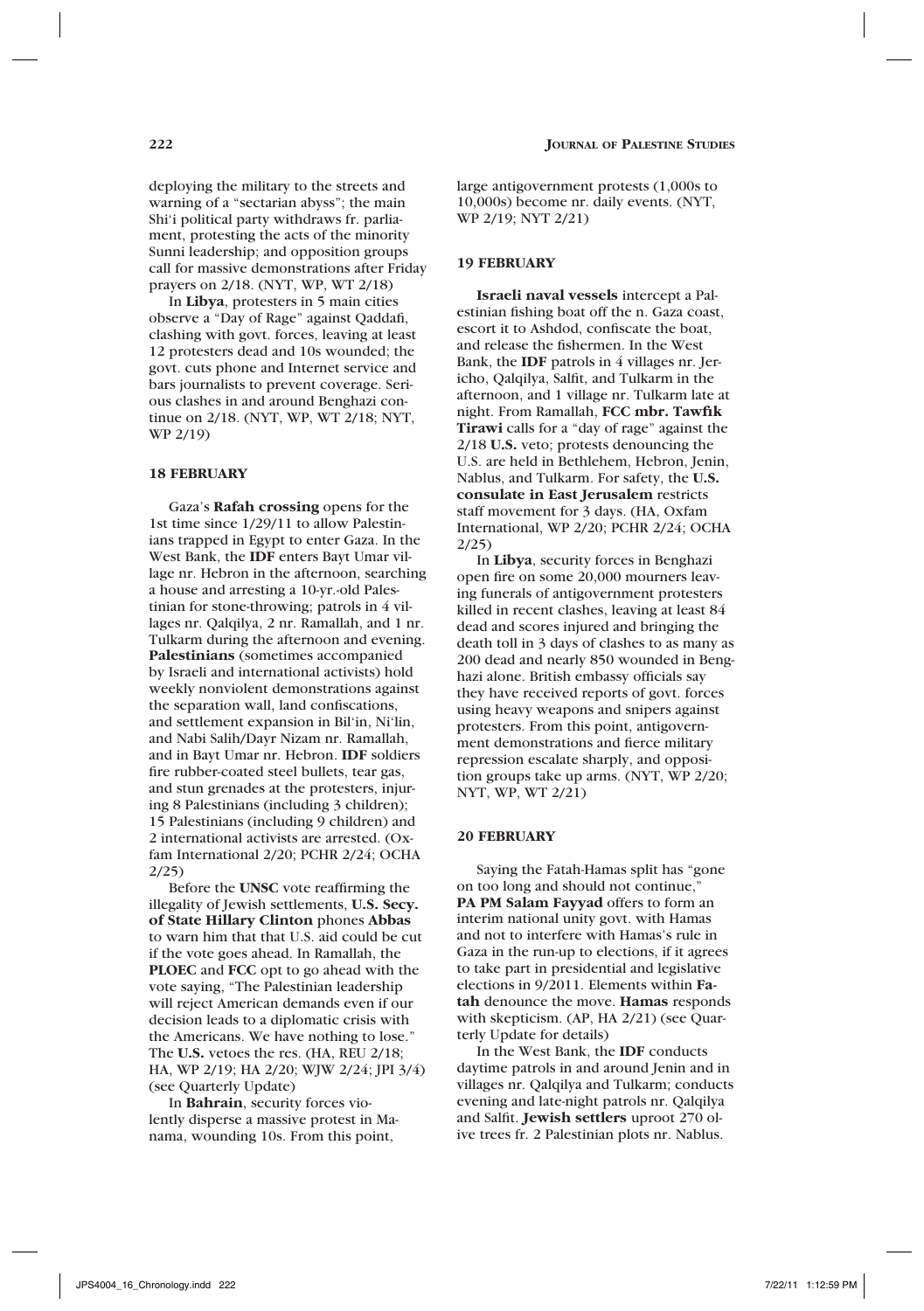In Ramallah, some **3,000 Palestinians** organized by **Fatah** protest the 2/18 **U.S.** veto, waving banners and shouting slogans against the Obama administration. (MNA, WP 2/21; PCHR 2/24; OCHA 2/25)

# **21 FEBRUARY**

In the West Bank, the **IDF** tears down Palestinian's tents in Khirbat Tana, where the IDF demolished homes and other structures on 2/9/11 (see Quarterly Update and Settlement Monitor in *JPS* 159); conducts late-night arrest raids, house searches, and patrols in 6 villages nr. Qalqilya, as well as nr. Bethlehem and Jenin. **More than 80 Palestinian nonprofit organizations** from the West Bank, Jerusalem, and the Gaza Strip issued a statement calling on Fatah and Hamas to take practical steps toward ending their rift. (MNA 5/23; PCHR 2/24; OCHA 2/25)

The **Knesset** passes the **Foreign Govt. NGO Funding Transparency Law** tightening requirements on groups that accept foreign funding, widely seen as an effort to undermine left-wing Israeli organizations. (MNA 2/23; WJW 2/24) (see Quarterly Update)

After a week of violent clashes, the **Libyan** govt. has lost control of most of the eastern part of the country to armed antigovernment protesters. Qaddafi responds with overwhelming force, dispatching warplanes, helicopters, special forces, and heavily armed mercenaries (paid and flown in to Tripoli by the planeload in recent days to shore up the regime) to hunt down demonstrators. Fighting has also reached Tripoli, where there are reports of strafing fr. the air, combat in the streets, burning buildings, and looters ransacking police stations. Dozens of senior Libyan officials and diplomats resign in outrage, and widespread defections by the military nationwide are reported. (WP, WT 2/21; NYT, WP, WT 2/22)

# **22 FEBRUARY**

In the morning, the **IDF** makes 2 brief incursions into Gaza to level land along the border fence in s. Gaza to clear lines of sight. **IDF** troops on the n. Gaza border fire warning shots at Palestinians scavenging for construction materials in the fmr. settlement sites, wounding 1. In the West

Bank, the **IDF** demolishes 8 tents (home to 40 Bedouin) and 2 wells nr. Suissa settlement outside Hebron; sends some 40 undercover troops into Salim nr. Nablus, where they raid an apartment building and arrest a wanted Palestinian; patrols in and around Tulkarm, in Qalqilya, and in villages nr. Jenin in the morning, summoning 4 Palestinians to appear for questioning; conducts late-night patrols in al-Bireh, Qalqilya, and 2 village nr. Ramallah and Tulkarm. **Jewish settlers** fr. Bat Ayin nr. Hebron uproot at least 250 olive trees in nearby Jab'a village. (WT 2/23; PCHR 2/24; OCHA 2/25)

After a televised speech in which **Libya**'s Col. Qaddafi vows to hunt down and kill protesters "house by house," 1,000s of his supporters take to the streets of Tripoli brandishing machetes and join trucks heading to outlying areas to conduct neighborhood searches. With most residents bunkered in their homes and media outlets cut off, the extent of the violence in the Tripoli area is unclear. Rights groups estimate that 519 Libyans have been killed, 3,980 have been wounded, and at least 1,500 have gone missing since violence erupted a wk. ago. Hereafter, fighting quickly devolves into bitter civil war. (NYT, WP, WT 2/23; NYT, WP, WT 2/2; NYT, WP, WT 2/25; NYT, WP, WT  $2/26 - 3/1$ 

In **Bahrain**, more than 100,000 protesters (a fifth of the population, mostly Shi'a) turn out for the largest prodemocracy rally to date in Pearl Square calling for the govt. and the monarchy to step down. (NYT, WP, WT 2/23)

#### **23 FEBRUARY**

**Fayyad** reiterates his 2/20 national unity offer, saying the PA would forgo further U.S. aid for the sake of national unity if the U.S. went through with threats to suspend aid to the PA if Hamas joined the govt. **Abbas** and **senior Hamas officials** agree to discuss the idea. (JPI 3/11) (see Quarterly Update)

At **Abbas**'s request, **Israel** agrees to allow some 300 Palestinians fleeing Libya to enter the West Bank. In Gaza, **Islamic Jihad** and **Hamas mbrs.** detonate an explosive device by the border fence as an IDF patrol passes on the Israeli side, then fire 3 **mortars** at the troops, causing no injuries. IDF soldiers retaliate with tank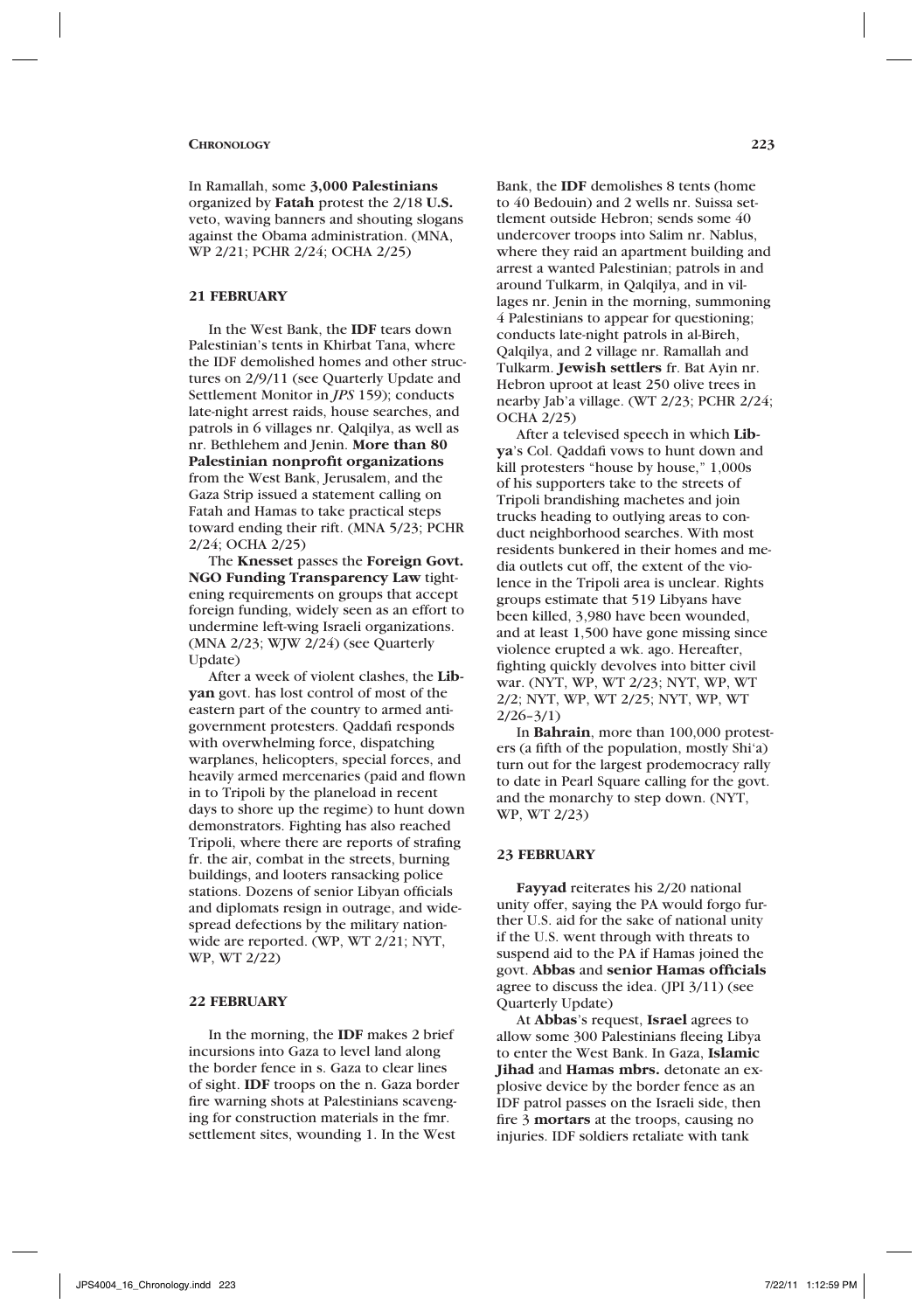and gunfire, killing **1 armed Palestinian** and wounding 6 armed Palestinians and at least 3 bystanders (including 2 children). Late at night, the **IDF** makes 5 **air strikes**  on buildings in central and southern Gaza, causing no injuries; in the 1 instance in which a building is occupied, Israeli intelligence units phone to warn the occupants to leave. An **11-yr.-old Palestinian girl** is killed and 4 family mbrs. are wounded when explosives accidentally detonate in their Gaza home. The **IDF** makes a brief incursion into c. Gaza to level land along the border fence to clear lines of sight. **IDF** troops on the n. Gaza border fire warning shots at Palestinian scavenging for construction materials in the fmr. settlement sites, wounding 2 Palestinian. Late in the evening, **Israeli naval vessels** fire on Palestinian fishing boats off the n. Gaza coast, forcing them to return to shore. In the West Bank, the **IDF** patrols in 'Aqabat Jabir refugee camp (r.c.) in the morning, photographing historic sites; conducts latenight patrols in Birzeit and 1 village nr. Tulkarm; conducts late-night arrest raids, house searches, and patrols in and around Jenin r.c. (DPA, HA, IsRN, JP, NYT, REU, WAFA 2/23; PCHR, WP 2/24; PCHR 3/3; OCHA  $3/4$ )

# **24 FEBRUARY**

In response to the cross-border exchange on 2/23, **Palestinians** fire 3 manufactured **Grad rockets** fr. Gaza into Israel, striking Beersheba for the 1st time since Operation Cast Lead (OCL; 12/27/08–1/18/09), damaging a house but causing no injuries. The **IDF** retaliates with multiple **air strikes** on Hamas and Islamic Jihad targets, killing **2 Hamas mbrs.** in Rafah and wounding 3 Islamic Jihad mbrs. elsewhere. In the West Bank, the **IDF** patrols in Qalqilya and 4 nearby villages, in Jericho and 1 nearby village, as well as in 2 villages nr. Salfit and Tulkarm. In Ramallah, up to **1,500 Palestinians** rally in support of national unity and an end to the Hamas-Fatah divide, which they say "opens the door for the occupiers to do whatever they want"; though representing Fatah, Hamas, and leftist factions, they show only the Palestinian flag—a rare gesture in recent years. **Hamas authorities** in Gaza ban a similar planned rally. (HA, JP, MNA 2/24; WP 2/25; PCHR 3/3; OCHA 3/4)

#### **25 FEBRUARY**

The **IDF** makes a major air strike on Bureij r.c. in Gaza, destroying 1 building and damaging 8 nearby houses and a poultry farm, injuring 1 child. The **IDF** also makes 4 air strikes on an Islamic Jihad training site nr. Khan Yunis, causing no injuries. In the West Bank, the **IDF** patrols in a village nr. Tulkarm. In the West Bank, **Palestinians**  (sometimes accompanied by Israeli and international activists) hold weekly nonviolent demonstrations against the separation wall, land confiscations, and settlement expansion in Bil'in, Ni'lin, and Nabi Salih/Dayr Nizam nr. Ramallah, and nr. Beit Romano settlement in Hebron. **IDF** soldiers fire rubber-coated steel bullets, tear gas, and stun grenades at the protesters, injuring 7 Palestinians (including 1 child); 3 international activists and 1 Israeli journalist are arrested. **Fatah** cancels its call for a "day of rage" against the 2/18 U.S. veto, fearing that turnout would reflect support for Hamas (see 2/19). (PCHR 3/3; OCHA 3/4)

#### **26 FEBRUARY**

**Palestinians** fire a **mortar** fr. Gaza into Israel, causing no damage or injuries. The **IDF** retaliates with at least 5 **air strikes** on Hamas and Islamic Jihad targets in Khan Yunis and Rafah, wounding 4 Palestinian civilians (including a baby); in 1 instance, Israeli intelligence units phone the targeted site to warn residents to evacuate, calling a 2d time before the strike to make sure the house is clear (no one is injured in that strike). **IDF**  troops on the n. Gaza border fire warning shots at Palestinians scavenging for construction materials in the fmr. settlement sites, wounding 1 Palestinian. In the West Bank, the **IDF** patrols in Qalqilya and 4 surrounding villages; conducts late-night arrest raids, house searches in Nabi Salih. (JP 2/26; AFP, IsRN 2/27; WP 2/28; PCHR 3/3; OCHA 3/4)

With daily antigovernment protests continuing, the head of **Bahrain**'s banned al-Haq party, seen as the hard-line leader of Bahrain's oppressed Shi'i majority, returns fr. exile and is greeted by throngs of supporters, in what is seen as an escalation against the regime. (WP 2/28)

# **27 FEBRUARY**

**Palestinians** fire 1 homemade Qassam **rocket** and 1 **mortar** fr. Gaza into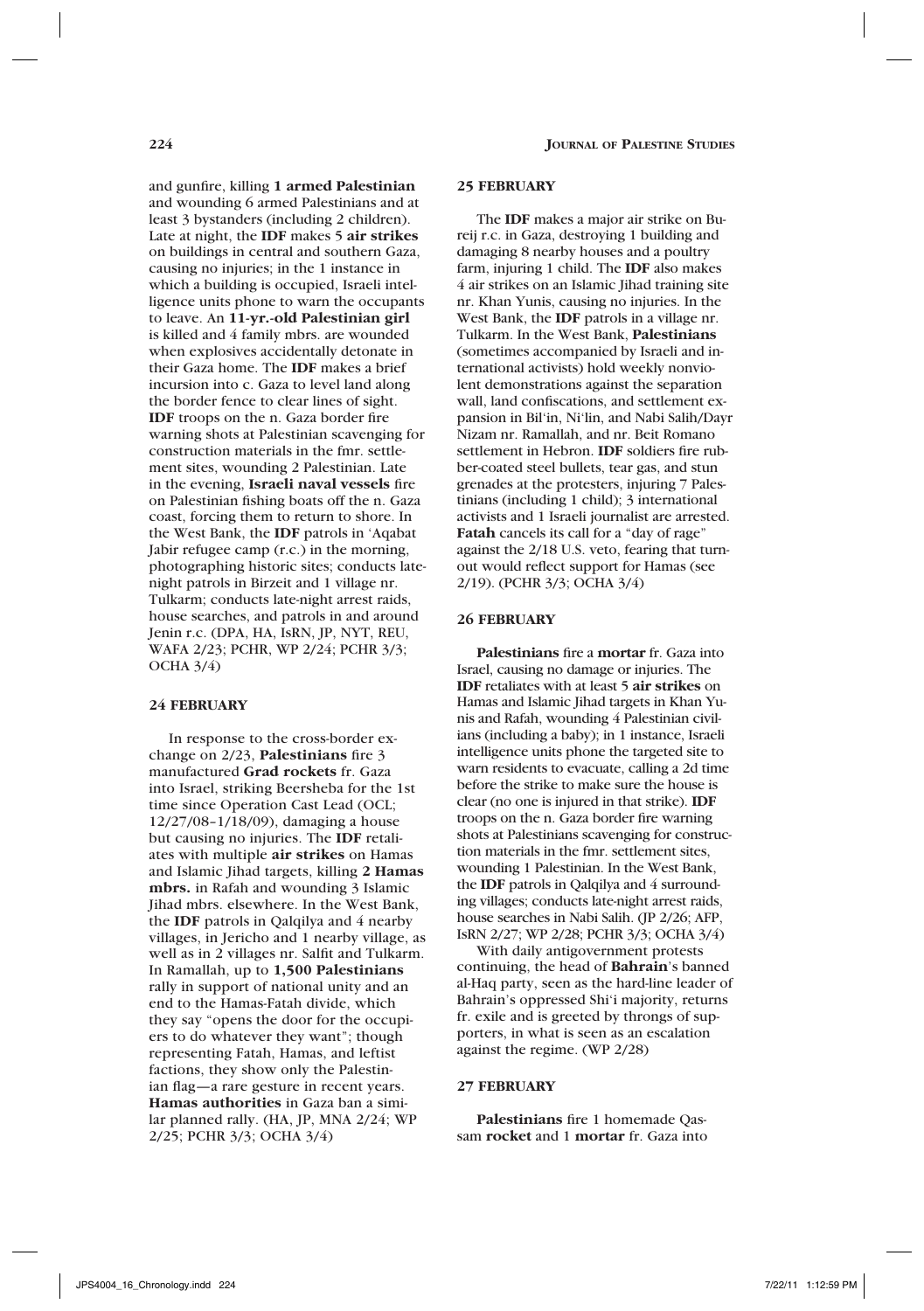#### **Chronology 225**

Israel, causing no damage or injuries. A mysterious explosion s. of Gaza City kills **1 Islamic Jihad mbr.**, wounds 2. Islamic Jihad accuses Israel of staging an air strike, but the IDF denies an attack. A smuggling tunnel on the Rafah border collapses, injuring 3 Palestinians. In the West Bank, the **IDF** levels 5 dunams  $(d.; 4 d. = 1 acc)$  of agricultural land nr. Salfit; sets up a checkpoint at the entrance to Araqa village nr. Jenin, searching vehicles and summoning 4 Palestinians for questioning; patrols in 4 villages nr. Tulkarm and 1 nr. Ramallah. (AFP, IsRN 2/27; WP 2/28; PCHR 3/3; OCHA 3/4)

A govt.-appointed **Israeli panel** charged in 2008 with investigating the 7/22/02 assassination of **Hamas military leader Salih Shihada** in a massive air strike on a residential area of Gaza City that killed 19 bystanders and wounded some 140 (mostly women and children) concludes that the operation was flawed by putting too much emphasis on killing Shihada and not enough on the "risk of harm to uninvolved civilians," but "did not stem from disregard or indifference to human lives." (NYT 2/28)

### **28 FEBRUARY**

Israeli officials announce that **PM Benjamin Netanyahu**, in consultation with **DM Ehud Barak** and **Israel's atty. gen. Yehuda Weinstein**, have asked **Israel's High Court** to respond to 15 petitions filed by Peace Now demanding the immediate removal of Israel's unauthorized settlement outposts by ordering the dismantling of outposts built on privately owned Palestinian land before the end of 2011 (with the exception of a house owned by a fallen IDF officer) but authorizing the legalization of those built on state land. This would mean that 6 outposts would be removed, of which 5 are inhabited (47 homes), while more than 100 others would be legalized. In the West Bank, the **IDF** demolishes 3 structures at the Havat Gilad unauthorized settlement outpost; **Jewish settlers** stone Israeli border police overseeing the demolition, who respond with tear gas and rubber bullets, leaving 15 persons lightly injured and 17 settlers under arrest. Afterward, **Jewish settlers** fr. Yitzhar settlement nr. Nablus exact their "price-tag doctrine" attack in nearby Hawara village, fire-bombing a house, injuring

2 children, and damaging other property. Separately, **Jewish settlers** fr. Halmish nr. Ramallah block a road leading to Nabi Salih and stone passing Palestinian vehicles; the **IDF** observes but does not intervene. Later, **Jewish settlers** fr. Gilad occupy a plot of Palestinian land nr. Qalqilya, setting up tents and mobile homes, but are evacuated by the IDF later in the day. The **IDF**  also patrols in 4 villages nr. Hebron, Jenin, and Qalqilya; enters Kafr Laqif village nr. Qalqilya and fires stun grenades, claiming local youths stoned passing Jewish settler vehicles; no injuries are reported. In Gaza, the **IDF** shells the abandoned Dahaniyya airport site in s. Gaza, wounding 1 Hamas mbr. and destroying a nearby vacant home. **IDF troops** on the n. Gaza border fire warning shots at Palestinians scavenging for construction materials in the fmr. settlement sites, killing **1 Palestinian**. **IDF**  troops on the c. Gaza border shell open areas e. of Jabaliya, forcing farmers in the area to leave their plots but causing no injuries. **Hamas authorities** arrest 4 of 20 Palestinians responding to an online call by Palestinian student groups to rally in Gaza City for national unity. (MNA 2/28; HA 3/1; JP, WT 3/2; PCHR 3/3; OCHA 3/4; AFP 3/7; JTA 3/8; UNIS 3/22)

### **1 MARCH**

**IDF** troops on the c. Gaza border fire on armed Palestinians operating e. of Dayr al-Balah, wounding 1. The **IDF** makes a day-long incursion into Khuza'a village in s. Gaza to level lands and clear lines of sight. **Israeli naval vessels** fire on Palestinian fishing boats off the s. Gaza coast, forcing them to return to shore. In the West Bank, the **IDF** conducts morning arrest raids, house searches nr. Jenin; raids Hebron in the evening to arrest local human rights activists Issa 'Amru on charges of incitement and affiliation with an illegal organization (the Youth Commission against Settlement in Hebron); conducts late-night arrest raids, house searches nr. Hebron and late-night patrols in villages nr. Jericho and Ramallah. In reaction to the IDF's removal of 3 structures at Havat Gilad outpost on 2/28, **Jewish settlers** fr. Yitzhar implement their "price-tag doctrine" of retaliating against Palestinians for any action to curb settlers, throwing a Molotov cocktail at a Palestinian home and smashing the windows of 7 Palestinian cars nr.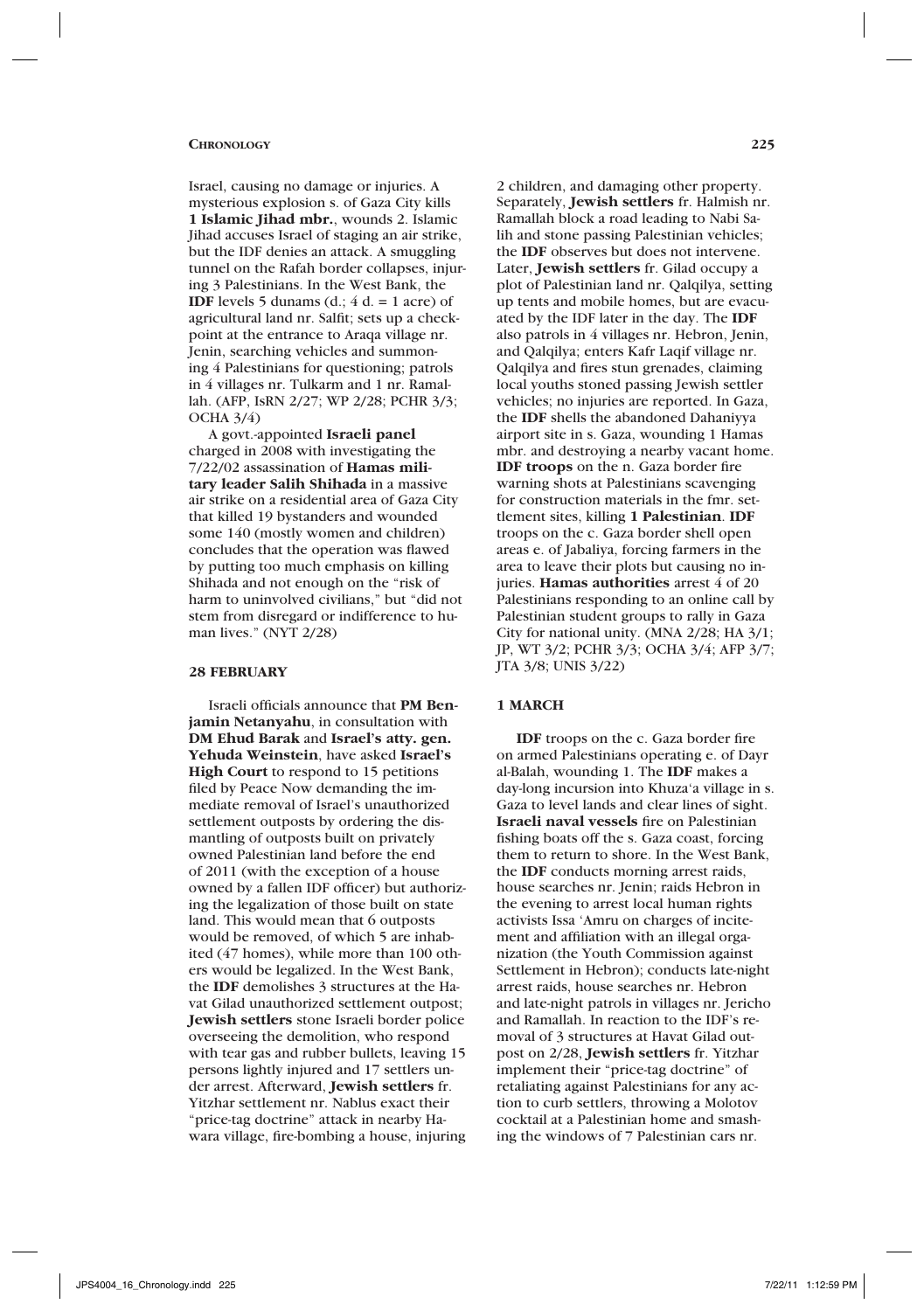Nablus. (WT 3/2; PCHR 3/3; OCHA 3/4; WJW 3/10)

By this date, rebel forces in **Libya** have set up a provisional govt. in Benghazi and today call for international intervention (imposition of a no-fly zone, air strikes, supply of weapons but not ground forces) to topple Qaddafi. Analysts say the country looks poised for a "long and bloody stalemate." Fierce fighting continues nationwide and more than 100,000 Libyans and foreigners have fled the country. The international community is meeting intensively to discuss options. (NYT, WP, WT 3/2; WP 3/3; NYT, WP, WT 3/4–8; NYT 3/9; WP, WT 3/11; NYT, WP 3/12)

# **2 MARCH**

An anonymous **Israel**i official says that Israel has been discussing with the **U.S.** a unilateral "phased approach to reaching a final status accord" in absence of negotiations with the Palestinians. **PLOEC mbr. Saleh Rafaat** warns that the PLO will refuse any interim or partial solution and any call for creating a Palestinian state with temporary or undefined borders. (REU 3/2; NYT 3/3)

**Israel's Jerusalem municipal authority** approves construction of 14 Jewish settlement housing units in Ras al-Amud in East Jerusalem. In Gaza, **Israel permanently closes the Qarni crossing**, shifting all import and export of goods to Kerem Shalom. It also allows Gazans to export tomatoes for the 1st time since 6/2007. Meanwhile, **IDF** troops on the n. Gaza border twice fire on Palestinian farmers who stray nr. the border fence, forcing them to leave. In the West Bank, the **IDF** demolishes 20 structures in Khirbat Tana, marking the 6th major demolition of the village (see Quarterly Update for details); patrols and sets up checkpoints in Tulkarm town and r.c. in the morning; bulldozes a well nr. a settleronly bypass road outside Hebron; conducts late-night patrols in al-Til village nr. Tulkarm and late-night arrest raids, house searches in and around Hebron. (AFP, AP, MNA 3/2; NYT, PCHR, WP 3/3; JP 3/9; PCHR 3/10; OCHA 3/18)

In **Yemen**, antigovernment protests have steadily picked up since 2/16, particularly in Sana'a and Taiz. Some scuffles between protesters and govt. supporters (thought to be plain-clothed security

forces) have been reported, but protests are still largely nonviolent. (Amnesty International reports at least 27 protesters killed to date.) By this time, 10 MPs fr. **Pres. Ali Abdullah Saleh**'s ruling party have resigned in solidarity with protesters, and medical unions, entire tribes and villages, and lawyers' and labor groups have joined demonstrations. Today, **opposition figures, tribal leaders, and influential clerics** present Saleh with a plan for his peaceful transition fr. power and meet with him late into the night to discuss it, but there is no immediate deal. Meanwhile, protests grow in size to 10,000s of participants. (NYT, WP 3/3; see also NYT, WP, WT 2/23–24 NYT 2/28; WP 3/1; NYT, WP, WT, 3/2)

#### **3 MARCH**

Overnight, the **Democratic Front for the Liberation of Palestine (DFLP)** fires a **manufactured C5K (S-5) rocket** fr. Gaza toward an IDF base inside Israel, causing no damage or injuries. In the West Bank, the **IDF** rearrests **Hamas-affiliated Palestinian Council (PC) mbr. Azzam Salhab**; conducts an unusually high number of patrols in and around Tulkarm, in al-Bireh, and in villages nr. Jenin, Qalqilya, Ramallah, and Salfit in the morning; conducts more patrols in villages nr. Qalqilya and Tulkarm in the evening and inside Jericho late at night. **Jewish settlers** fr. Halamish settlement nr. Ramallah block the road leading to nearby Nabi Salih village, stone passing Palestinian vehicles. **Hamas-affiliated police** force a bank to cash some \$500,000 in stolen checks drawn against the **Palestine Investment Fund (PIF)** account, even though the account does not have enough money in it. **Hamas's Interior Min.** confirms the incident, saying police were ordered to seize the money after PIF governors transferred funds out of Gaza to accounts in the West Bank (see Quarterly Update for details). The **Palestine Monetary Authority**, which regulates Palestinian banks, closes all Gaza branches until 3/6 in protest. (AP, MNA 3/3; PCHR 3/10; OCHA 3/18)

In **Bahrain**, Shi'i and Sunni groups clash in the town of Hamad in the 1st serious display of sectarian violence. Frequent antigovernment protests continue thereafter, taking on an increasingly sectarian tone. (NYT 3/4, 3/5; WP 3/6; NYT, WP,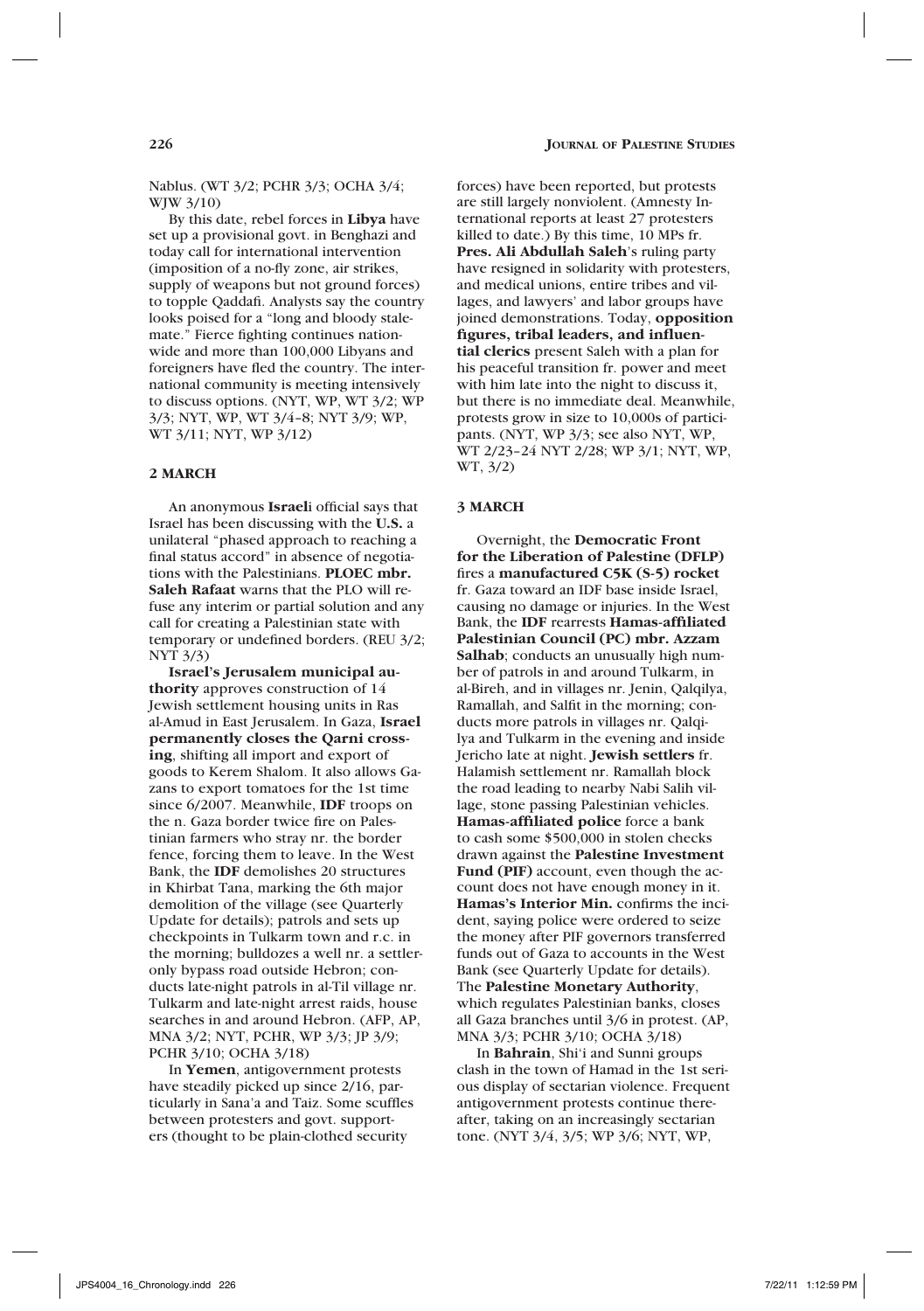WT 3/7; WP 3/10; NYT, WP 3/12; NYT, WP 3/13; NYT, WP, WT 3/14)

# **4 MARCH**

**Palestinians** fire 2 Qassam **rockets** fr. Gaza toward Israel (1 lands inside Gaza), causing no damage or injuries. Late at night, an **IDF** drone fires 2 missiles into the market area of Nussayrat r.c., destroying a parked car and damaging 4 businesses and 12 apartments, causing no serious injuries. In the West Bank, the **IDF**  patrols in al-Bireh, 2 villages nr. Jericho, 2 nr. Ramallah, and 1 nr. Tulkarm. **Palestinians** (sometimes accompanied by Israeli and international activists) hold weekly nonviolent demonstrations against the separation wall, land confiscations, and settlement expansion in Bil'in, Ni'lin, and Nabi Salih/Dayr Nizam. **IDF** soldiers fire rubber-coated steel bullets, tear gas, and stun grenades at the protesters, injuring 5 Palestinians (including 2 children). **Jewish settlers** fr. Gush Etzion nr. Bethlehem dump raw sewage and construction waste onto more than 20 d. of Palestinian agricultural land in nearby Artas village that the IDF has declared a closed military zone; the **IDF** observes but does not intervene. Nr. Jenin, **5 Jewish settlers** on motorcycles enter 2 Palestinian villages and race around the streets to intimidate residents. **Jewish settlers** fr. Emanuel settlement nr. Qalqilya stone passing Palestinian vehicles. (IsRN 3/6; PCHR 3/10; OCHA 3/18)

### **5 MARCH**

**Palestinians** fire a **rocket** fr. Gaza into Israel, causing no damage or injuries. **Israel** responds with at least 3 **air strikes** on Hamas training sites in Dayr al-Balah, Gaza City, and Khan Yunis, causing collateral damage to 6 homes but no reported injuries. In the West Bank, the **IDF** conducts patrols in Jericho and 3 villages nr. Qalqilya and Tulkarm; conducts late-night arrest raids, house searches in Nabi Salih, arresting an organizer of the weekly demonstrations against the separation wall. **Palestinians and international activists** demonstrate against construction of settlements and the separation wall at the Qalandia crossing and in Bayt Umar. **IDF** soldiers fire rubber-coated steel bullets, tear gas, and stun grenades at the protesters,

injuring 4 Palestinians (including 2 journalists) and 1 international activist. **Jewish settlers** fr. Taffuh settlement s. of Nablus attempt to seize Palestinian agricultural lands e. of Salfit but are removed by the **IDF**. **Jewish settlers** fr. Karnei Shomron settlement nr. Qalqilya stone Palestinian vehicles. (AFP 3/5; IsRN 3/6; PCHR 3/10; OCHA 3/18)

#### **6 MARCH**

In Jerusalem, 2 Israeli municipal workers are injured (1 seriously, 1 lightly) when they accidentally trigger a **pipe bomb** hidden in a trash can; Palestinians are suspected, but no one takes responsibility. In the West Bank, the **IDF** patrols in 4 villages nr. Salfit and Tulkarm. For a 2d day, **Jewish settlers** fr. Karnei Shomron settlement nr. Qalqilya stone Palestinian vehicles. (JP 3/7; PCHR 3/10; OCHA 3/18)

### **7 MARCH**

**Britain** upgrades the status of Palestinian representation in London to a mission. (AP 3/7; JTA 3/8)

**Israeli naval vessels** fire on fishing boats off the n. Gaza coast, forcing them back to shore. In the West Bank, the **IDF**  conducts daytime patrols in 4 villages nr. Jenin and 1 nr. Tulkarm; conducts late-night arrest raids, house searches in Tulkarm and nr. Hebron. **Jewish settlers** fr. Yish Ad settlement outpost nr. Nablus attempt to uproot Palestinian olive trees in nearby Qusra village, sparking a clash in which at least 7 stone-throwing Palestinians (including 2 children) are wounded by settler and IDF gunfire and 3 are beaten. Israel's *Yedi'ot Aharonot* reports that the 3 structures at Havat Gilad outpost demolished on 2/28 have been rebuilt, along with 4 new structures. (REU, YA 3/7; NYT 3/8; PCHR 3/10; OCHA 3/18)

### **8 MARCH**

**Israeli border police** say they arrested a Palestinian trying to cross the Tapuach Junction checkpoint s. of Nablus carrying 5 pipe bombs, 3 Molotov cocktails, and a knife. The **IDF** patrols in Ti'nnik village late in the evening, stopping and searching cars but making no arrests. (PCHR 3/10; JPI, OCHA 3/18)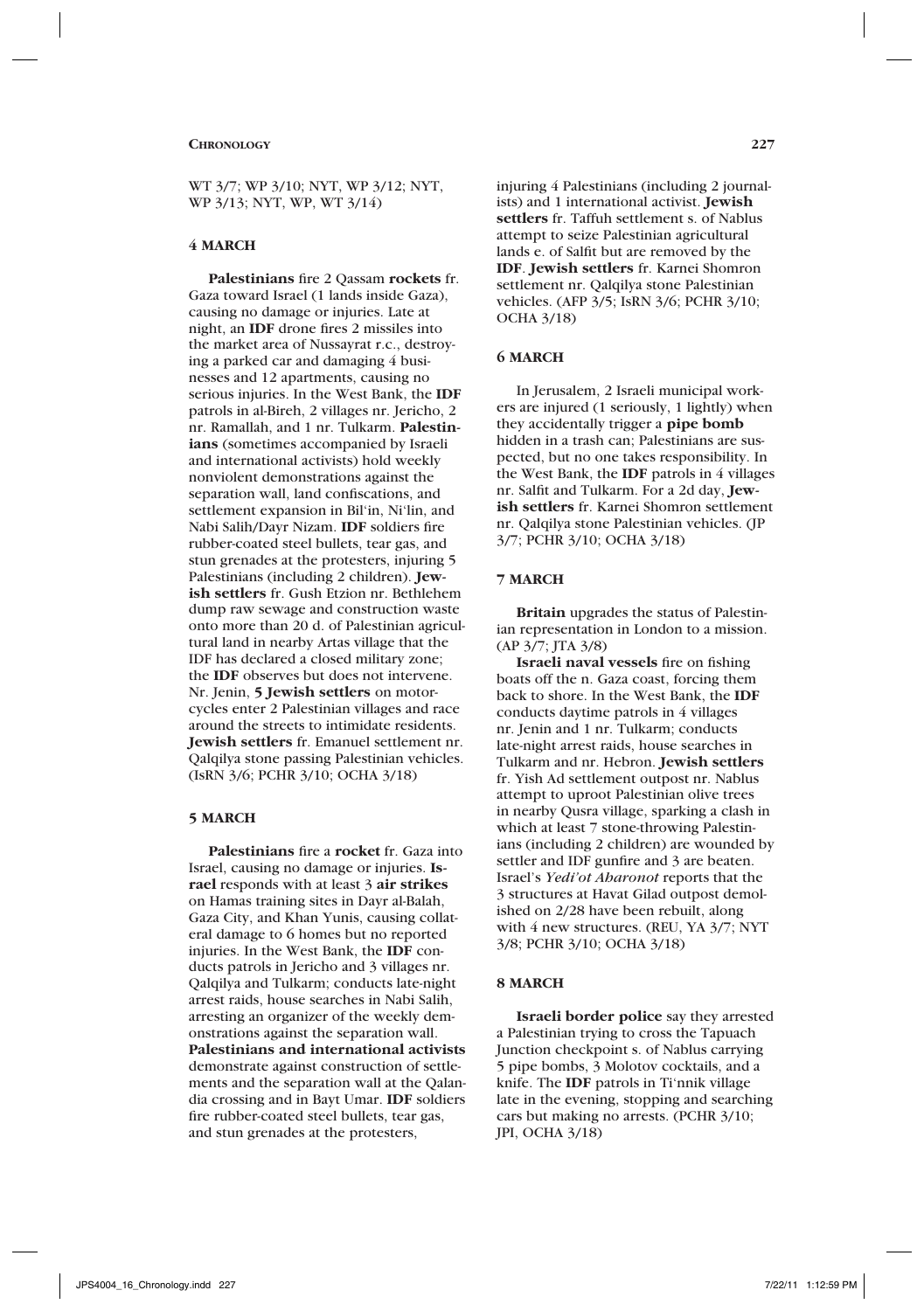### **9 MARCH**

**Denmark** upgrades the status of the Palestinian delegation in Copenhagen to a mission. (AFP 3/9)

**Palestinians** in Gaza fire a Qassam **rocket** fr. Gaza into Israel, causing no damage or injuries. In the West Bank, the **IDF** reenters Ti'nnik village (see 3/8) in the morning, stopping and searching cars but making no arrests; demolishes an agricultural storehouse in Bayt Umar, saying it was too nr. a Jewish settlement; conducts late-night arrest raids, house searches nr. Silwan in East Jerusalem. (JP 3/9; PCHR 3/10, 3/17; OCHA 3/18)

### **10 MARCH**

The family of a **Palestinian engineer fr. Gaza, Dirar Abu Sisi**, who disappeared on 2/19/2011 in the Ukraine claim that **Mossad** agents kidnapped him and brought him back to Israel where he is being detained. Israel confirms only that Abu Sisi has been jailed in Ashkelon since 2/19 (see Quarterly Update for details). In the West Bank, the **IDF** patrols in al-Bireh, Birzeit, and Jericho, and in 4 villages nr. Qalqilya and Ramallah; raids and searches a construction company nr. Qalqilya, arresting 2 teenagers for stone throwing. (NYT 3/11; WP 3/12; PCHR 3/17; OCHA 3/18)

# **11 MARCH**

In the West Bank, **5 Jewish settlers** (2 parents and 3 children) are found stabbed to death in their home in the unauthorized settlement outpost of Itamar nr. Nablus; the **IDF** sweeps nearby Palestinian villages for the assailants. The **IDF** patrols in Kafr Sur nr. Tulkarm; searches open areas southeast of Jenin, firing flares and stun grenades but making no arrests. **Palestinians** (sometimes accompanied by Israeli and international activists) hold weekly nonviolent demonstrations against the separation wall, land confiscations, and settlement expansion in Bil'in, Ni'lin, and Nabi Salih/Dayr Nizam. **IDF** soldiers fire rubber-coated steel bullets, tear gas, and stun grenades at the protesters, causing no serious injuries; 2 international activists are arrested. (HA, MA, NYT, WP, WT, YA 3/12; IFM, JTA 3/13; HA, YA 3/14; PCHR 3/17; OCHA 3/18)

### **12 MARCH**

In the West Bank, the **IDF** raids and searches Palestinian villages around Itamar settlement, particularly in Awarta village, in search for the killers of 5 settlers found murdered on 3/11, detaining at least 20 young men for questioning. At least 27 attacks on Palestinians and their property by **armed Jewish settlers** retaliating for the Itamar murders are reported in Nablus (10), Hebron (9), Qalqilya (6), and Ramallah (2). Incidents involved: rampaging through Palestinian areas (6 cases, including an attempt to kidnap 2 children); vandalizing homes, businesses, and community buildings (11, including an attempt to set fire to a mosque); stoning and vandalizing cars (10); and cutting down olive trees (1). Meanwhile, a statement released to the press claims responsibility in the name of the **al-Aqsa Martyrs Brigade of Imad Mughniyah**; **AMB officials** deny any connection to the purported offshoot group. Netanyahu makes a televised address calling on settlers not to take matters into their own hands and to allow the IDF to search for the assailants, also calling on the PA to halt the incitement that encourages such attacks. **Abbas** issues a statement denouncing the killings. The **IDF** also conducts late-night patrols in Qalqilya and 3 nearby villages. (HA, JP 3/12; *al-Hayat*, JP, JTA, NYT, WP 3/13; PCHR 3/17; OCHA 3/18)

The **Arab League** calls on the UN to impose a no-fly zone over **Libya** and recognizes the rebels' provisional govt., steps that **NATO** had requested as a precondition for Western intervention in Libya, where extremely heavy fighting continues. (NYT, WP, WT 3/13)

After **Yemen**'s opposition rejected (3/10) as insufficient a proposal by Pres. **Saleh** to discuss constitutional reform and again demanded he immediately step down, Saleh deploys troops to crush growing antigovernment protests, authorizing them to use water cannons, tear gas, live ammunition, and sniper fire. Over the next few days, injuries quickly rise into the 100s but demonstrations only grow, now involving 10,000s of protesters. (NYT, WP 3/13; WT 3/14; NYT 3/15, 3/16; NYT, WP, WT 3/17; WP 3/18; see also NYT, WP, WT 3/11)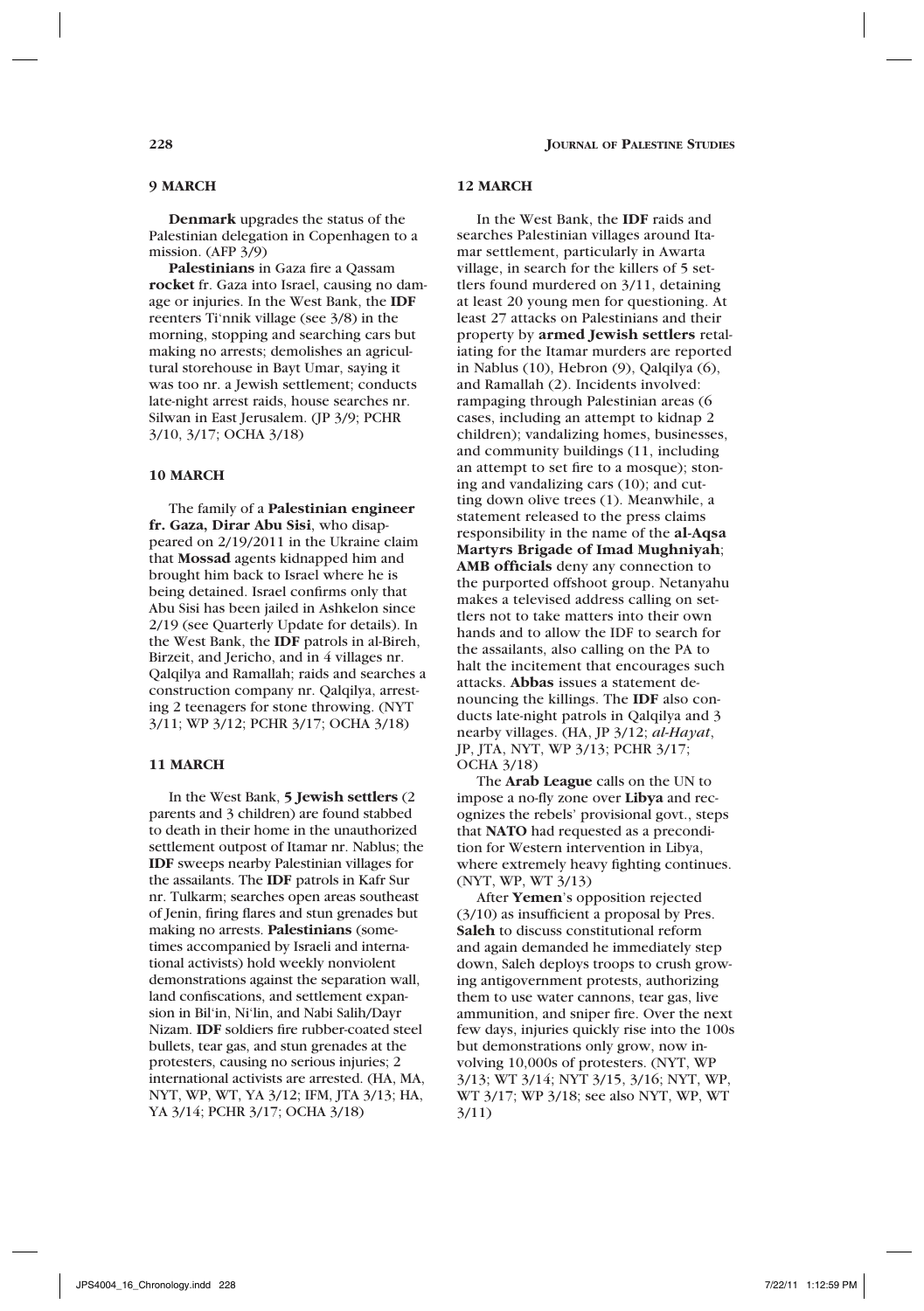### **13 MARCH**

The **Israel**i govt. approves construction of up to **500 West Bank settlement housing units** in Ariel, Gush Etzion, Kiryat Sefer, Ma'ale Adumim, Mod'in Ilit (large settlements Israel expects to keep under final status) in retaliation for the killing of 5 settlers on 3/11 by suspected Palestinians, with PM **Netanyahu** telling relatives of the victims: "They murder and we build." The **U.S.** expresses "deep concern," saying "continued Israeli settlements are illegitimate and run counter to efforts to resume direct negotiations." Meanwhile, the **IDF** continues searches in Awarta, raiding and searching several homes and turning a few into observation posts. At least 16 attacks on Palestinians and their property by **armed Jewish settlers** exacting revenge for the Itamar murders are reported in Qalqilya (10), Salfit (3), Nablus (2), and Ramallah (1). Incidents involved: setting up a new outpost on Palestinian land (1); rampaging through Palestinian areas (9); attacking Palestinian homes (4, including firing on Palestinian homes, shooting fireworks at Palestinian homes, and attempting to break into houses); and stoning and vandalizing cars (8). The **IDF**  also patrols in Dayr Istya nr. Salfit, photographing several old buildings; raids 'Anin village nr. Jenin, searching several stores and rounding up patrons for questioning, but making no arrests; patrols in Tulkarm and 3 villages nr. Qalqilya in the afternoon; conducts late-night patrols, arrest raids, house searches in 3 villages nr. Salfit and 1 nr. Ramallah. (WP, WT 3/14; PCHR, WJW 3/17; OCHA 3/18; JPI 3/24)

# **14 MARCH**

The **Palestinian and Israeli media** report rumors fr. anonymous Awarta residents that a Thai worker for the settler family murdered in Itamar on 3/11 had complained that the family owed him NIS 10,000 in wages and had threatened to kill the family; some sources (e.g., MNA 3/14) say the IDF rounded up all foreign workers in the settlement for questioning immediately after discovering the murders. Israeli authorities do not comment. Meanwhile, after Netanyahu criticizes the PA's "weak" denunciation of the attack, **Abbas** makes another statement calling the killing

"inhuman and immoral" and "a despicable act." The **IDF** imposes a curfew on Awarta and orders all men age 15–40 to turn themselves in for questioning; of 300 who surrender, 32 are arrested. **Jewish settlers**  mass at the entrance to Nabi Salih village and throw stones at Palestinian cars; the **IDF** observes but does not intervene. The **IDF** also conducts synchronized morning patrols in 5 villages n. and e. of Jenin; conducts evening and late-night patrols Jalazun r.c. and 2 villages nr. Ramallah, in al-Bireh, and 1 village nr. Tulkarm; conducts latenight arrest raids, house searches in another village nr. Ramallah. A day ahead of national unity demonstrations called for online, at least **3,000 young Palestinians** rally in Gaza City calling for an end to divisions between Hamas and Fatah. (AFP, JP, MNA 3/14; NYT, WP 3/15; PCHR 3/17; OCHA 3/18)

After secretly securing approval of the **Gulf Cooperation Council (GCC)** on 3/13, **Saudi Arabia** and the **UAE** send some 2,000 troops, supported by a medical contingent fr. **Kuwait**, into **Bahrain** to shore up the govt. there. Saudi Arabia sought to intervene, fearing that Shi'i protests in Bahrain could encourage Saudi Arabia's own Shi'i population in the oil-rich Eastern Province to rebel. The move marks the 1st time that the GCC council has mobilized a military force in response to domestic unrest and only the 2d time that it has mobilized a joint force (the 1st time was in defense of Kuwait when Iraq invaded in the 1990s). (AP, REU 3/14; NYT, WP, WT 3/15)

### **15 MARCH**

**Uruguay** recognizes an independent Palestinian state on the 1967 lines. (XIN 3/16)

**Egypt** completes repairs to its natural gas pipeline damaged during the 2/2011 Egyptian unrest (see Quarterly Update in *JPS* 159) and resumes sending natural gas to **Israel**. The **Israeli navy** detains a ship, the **German-owned and Liberian flagged** Victoria, en route fr. Syria to Egypt, 200 mi. off the Israeli coast that Israel claims was attempting to deliver arms to Gaza fr. Iran, taking it to Ashdod for further inspection; Israeli authorities said the ship carried 4 crates holding some 70,000 rounds of ammunition for Kalashnikov rifles, 1,000s of mortars, 6 Chinese C-704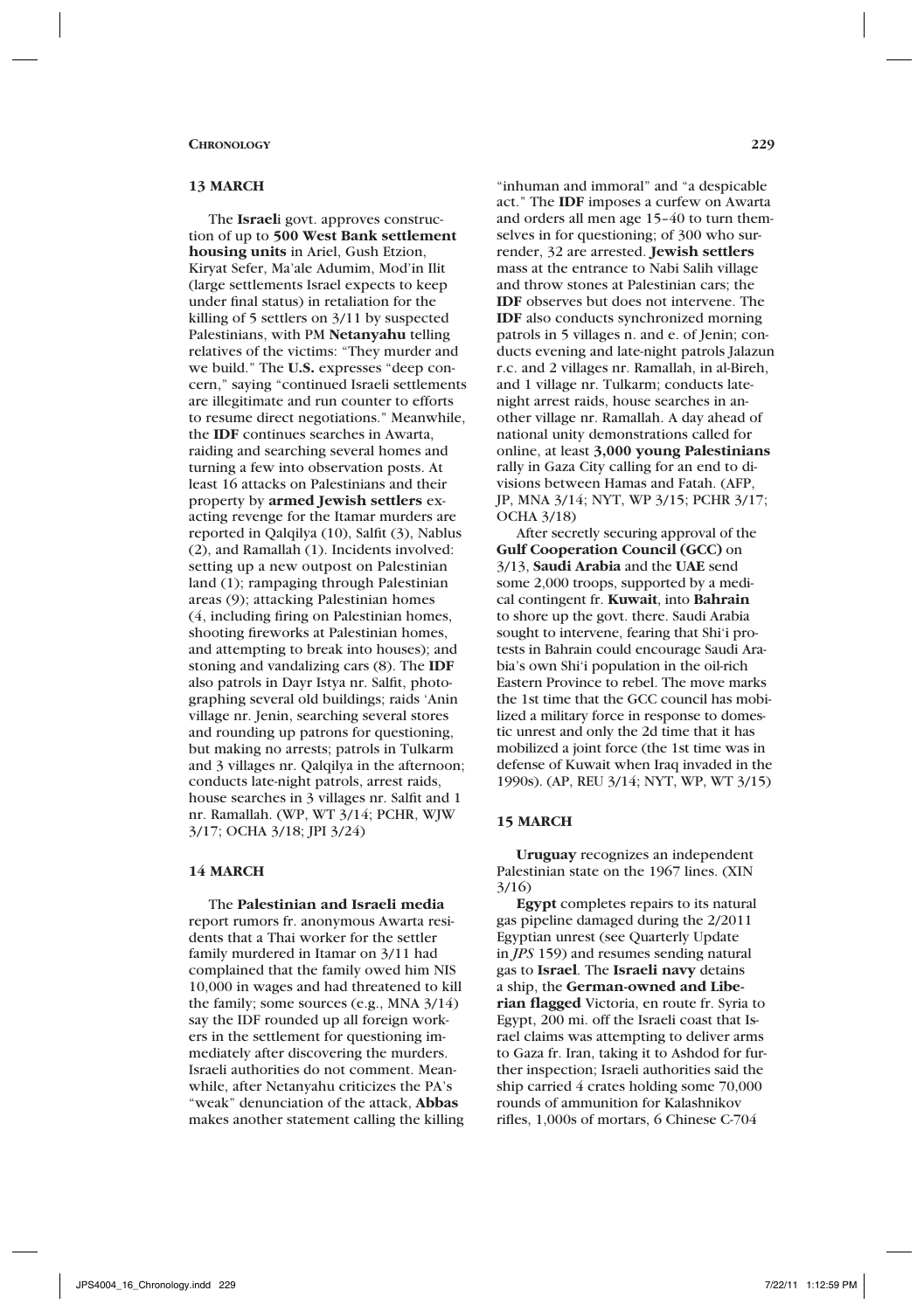antiship missiles, and 2 radar systems. **Iran** denies smuggling arms. The **IDF** makes a brief incursion into c. Gaza to level lands e. of al-Bureij r.c. to clear lines of sight. On the Rafah border, **2 Palestinians** are killed, 4 are injured in an explosion in a smuggling tunnel. The UN Office for the Coordination of Humanitarian Affairs (OCHA) reports that another **4 Palestinians** have been killed in tunnel accidents since 3/2. In the West Bank, the **IDF** conducts late-night patrols in Jenin and surrounding villages; conducts late-night arrest raids, house searches in and around Hebron. **Jewish settlers** attempt to enter Kafr Laqif village nr. Qalqilya but are prevented by the IDF and stone nearby Palestinian homes instead. In separate instances, **Jewish settlers** fr. Karnei Shomron and Keddumim settlements, both nr. Nablus, stone passing Palestinian vehicles. Across the West Bank and Gaza, **1,000s of Palestinians** turn out for candlelight vigils calling for national reconciliation. **Hamas security forces** violently break up the biggest rally (as many as 100,000) in Gaza City, injuring 5 protesters. In the West Bank, **PA security forces (PASF)** fire tear gas at some 8,000 protesters in Ramallah, briefly dispersing them and injuring 20; some protesters return, vowing to stay in Ramallah's Manara Square until the West Bank and Gaza are reunited (they stay until 4/17). Meanwhile, **Hamas's acting PM in Gaza Ismail Haniyeh** invites **Abbas** to Gaza for reconciliation talks; **Abbas** responds favorably (see Quarterly Update). Inside Israel, 2 cars owned by Israeli Palestinian students at **Safad Academic College** were torched during a campus event to promote Arab-Jewish dialogue. Anti-Arab graffiti also was sprayed on the wall of the college, saying: "Arabs get out," "Death to Arabs," and "Kahane was right." (General Delegation of the PLO to the United States letter, IFM, National Public Radio 3/15; JAZ, JP, JTA, MNA, NYT, WP, WT 3/16; PCHR 3/17; OCHA 3/18; JPI 4/1)

In **Bahrain**, protesters ramp up demonstrations in response to Saudi Arabia's incursion, while the king imposes a 3-mo. state of emergency, deploys the military, and closes schools and govt. offices. (NYT 3/16)

# **16 MARCH**

**Palestinians** fire a **rocket** fr. Gaza into Israel, causing no damage or injuries. **Israel** retaliates with 3 **air strikes** on a

Hamas security compound in Gaza, killing **2 Hamas mbrs.** guarding the site, wounding 2 bystanders. **Israeli naval forces** fire on Palestinian fishing boats off the n. Gaza coast, wounding 1 fisherman. In the West Bank, the **IDF** patrols in Tulkarm in the morning, randomly stopping Palestinians to check their IDs; storms an al-Wataniya cell phone transmission tower nr. Jenin, searching the site and surrounding area for 2 hrs.; uproots 400 d. of Palestinian olive trees nr. Nablus, hauling them away; patrols in Jiftlik village nr. Jenin and nearby Aqabat Jabir and 'Ayn al-Sultan r.c. in the evening; conducts late-night patrols and arrest raids in Birzeit and nr. Salfit. **Hamas authorities** violently disperse a demonstration by students at al-Quds Open University calling for national reconciliation, killing **1 Palestinian student**. (AFP, JP, MNA, WAFA 3/16; NYT, PCHR, WP 3/17; PCHR 3/24; OCHA 4/1)

In **Syria**, where there have been a handful of small antigovernment actions since 2/16, 200 protesters (students, activists, families of prisoners) gather outside the Interior Min. to demand the release of political prisoners. Security forces storm the gathering, arresting 36, including a 10-yr.-old boy. Meanwhile, Syrian activists have organized a Facebook fan page online (with more than 47,000 fans) called "The Syrian Revolution 2011," calling for massive protests after Friday prayers on 3/18. (NYT 3/17)

In **Bahrain**, govt. soldiers firing tear gas and rubber bullets and backed by tanks and helicopters clear Manama's Pearl Square of protesters and remove a tent city that has been in place for weeks; 3 protesters and 2 security officers are killed. (NYT, WP, WT 3/17)

#### **17 MARCH**

**Israeli warplanes** overfly s. Gaza, dropping leaflets warning Palestinians not to enter the 300-m no-go zone along the border fence. **Israel** seals the West Bank until 3/21 for the Purim holiday. During the day, the **IDF** patrols in al-Bireh, Ramallah, Tulkarm (randomly stopping and searching vehicles), 4 villages nr. Qalqilya (searching several shops in 1 village but making no arrests), and 3 others nr. Jenin (ordering 4 Palestinians to appear for questioning). Late at night, the **IDF** patrols in Jericho and conducts arrest raids, house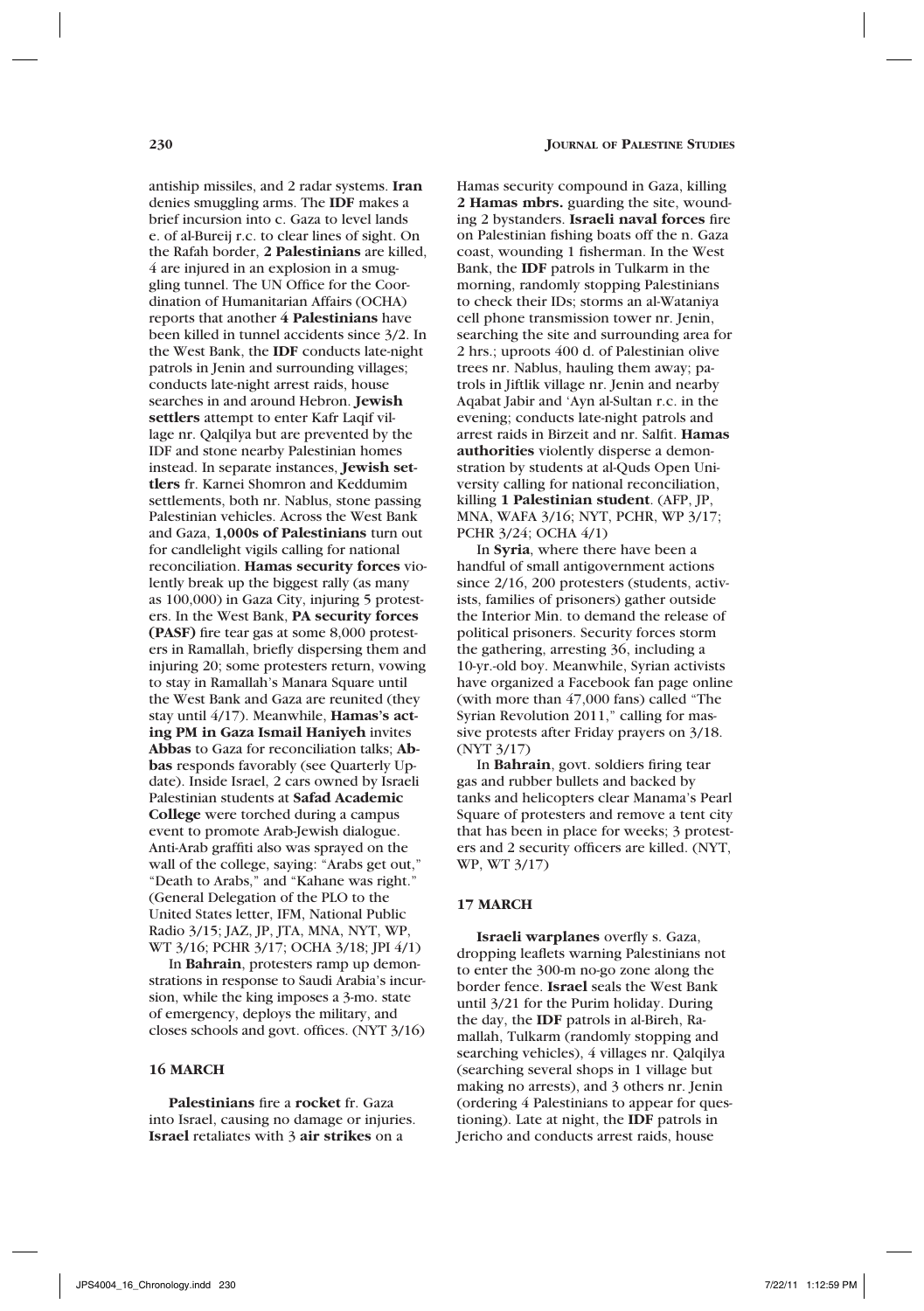searches nr. Jenin. **Jewish settlers** beat a Palestinian laborer working inside Shilo settlement; a settlement security guard intervenes, calling Israel border police who transport the Palestinian to a Ramallah hospital. **Jewish settlers** burn the cars of 2 Palestinian laborers working in Keddumim settlement nr. Qalqilya. Later, Keddumim settlers stone Palestinian cars on a nearby road; the **IDF** intervenes to disperse them. **Jewish settlers** fr. Karnei Shomron settlement nr. Qalqilya stone passing Palestinian vehicles. In Gaza, **Hamas-affiliated police** break up 40 protesters rallying in Gaza City calling for national reconciliation, arresting 1 protester and 2 Palestinian cameramen covering the event. (AFP, NYT 3/18; PCHR 3/24; OCHA 4/1)

The **UNSC** authorizes (10-0, with Brazil, China, Germany, India, and Russia abstaining) "all necessary measures" short of foreign occupation to protect civilians in **Libya**, including calling for an immediate halt to the heavy fighting ongoing nationwide, imposition of a no-fly zone, and interdiction of ships heading to support Qaddafi's forces. (NYT, WP, WT 3/18)

#### **18 MARCH**

**Palestinians** in Gaza fire an **antitank missile** at an IDF patrol inside Israel, causing no damage or injuries. During the day, **Palestinians** also fire 10 **mortars** toward Israel in 2 barrages, causing no damage or injuries; some of the mortars land inside Gaza. In the West Bank, the **IDF** conducts synchronized morning patrols in Tulkarm and several nearby villages; patrols in al-Bireh and neighboring al-Am'ari r.c., and in 3 villages nr. Jericho and Ramallah. **Palestinians** (sometimes accompanied by Israeli and international activists) hold weekly nonviolent demonstrations against the separation wall, land confiscations, and settlement expansion in Bil'in, Ni'lin, and Nabi Salih/Dayr Nizam. **IDF** soldiers fire rubber-coated steel bullets, tear gas, and stun grenades at the protesters, injuring 4 Palestinians, including 2 children. A **Jewish settler** deliberately attempts to run down a Palestinian nr. the Hawara checkpoint nr. Nablus, moderately injuring him; the **IDF** does not intervene. **Jewish settlers** fr. Taffuh settlement attempt to seize a plot of nearby Palestinian agricultural land but are sent away by the **IDF**. **Jewish settlers** close Jit intersection nr. Qalqilya

with burning tires, blocking the main Qalqilya-Nablus road. In separate incidents, **Jewish settlers** fr. Keddumim and Karnei Shomron settlements stone Palestinian vehicles nr. Qalqilya. In East Jerusalem, **Palestinians** clash with Israeli border police in Silwan, leaving at least 1 Israeli officer injured. (IsRN, JP 3/18; WP 3/19; PCHR 3/24; OCHA 4/1)

After 2 days of clashes with protesters, arrest raids targeting opposition figures, and imposition of a nighttime curfew in Manama, **Bahrain**'s troops demolish the giant pearl monument in Pearl Square in a symbolic crushing of antigovernment protesters. No further demonstrations are reported this quarter. By 3/20 observers describe daily life returning to normal (schools and stores reopen, traffic moving) but note "a sense of political paralysis." Saudi, UAE, and Kuwaiti forces remain in the country through the end of the quarter. (WP 3/19; NYT 3/21)

In **Syria**, govt. forces violently disperse protests (ranging in size fr. the 100s to the 1,000s) held after Friday prayers in Baniyas, Dara'a, Damascus, and Homs, fatally shooting 6 protesters and wounding 10s. Though protests are small, the govt. response is harsh and tensions are high. (NYT, WP 3/19)

In **Yemen**, govt. troops and supporters open fire for more than 20 minutes on protesters demonstrating after Friday prayers in Sana'a, leaving at least 47 dead and 100s injured but failing to disperse the crowd. Afterward, the govt. declares a state of emergency, allowing authorities to curtail civil rights and monitor communications. Over the next 5 days, Yemen's ambassador to the UN, several other ambassadors, the country's most influential military commander Maj. Gen. Ali Mohsen al-Ahmar (a relative and very close ally of Pres. Saleh), and 4 other generals resigned in protest, and Saleh's own tribe and another key tribal leader called on him to step down. Saleh also fires his cabinet in an apparent attempt to preempt a mass resignation to protest recent deadly clashes. Popular protests also continued. (NYT, WP 3/19; NYT, WP 3/20–21; NYT, WP, WT 3/22–23; NYT, WP 3/24)

### **19 MARCH**

**Palestinians** fire **2 rockets** (including 1 Grad) and **54 mortars** fr. Gaza into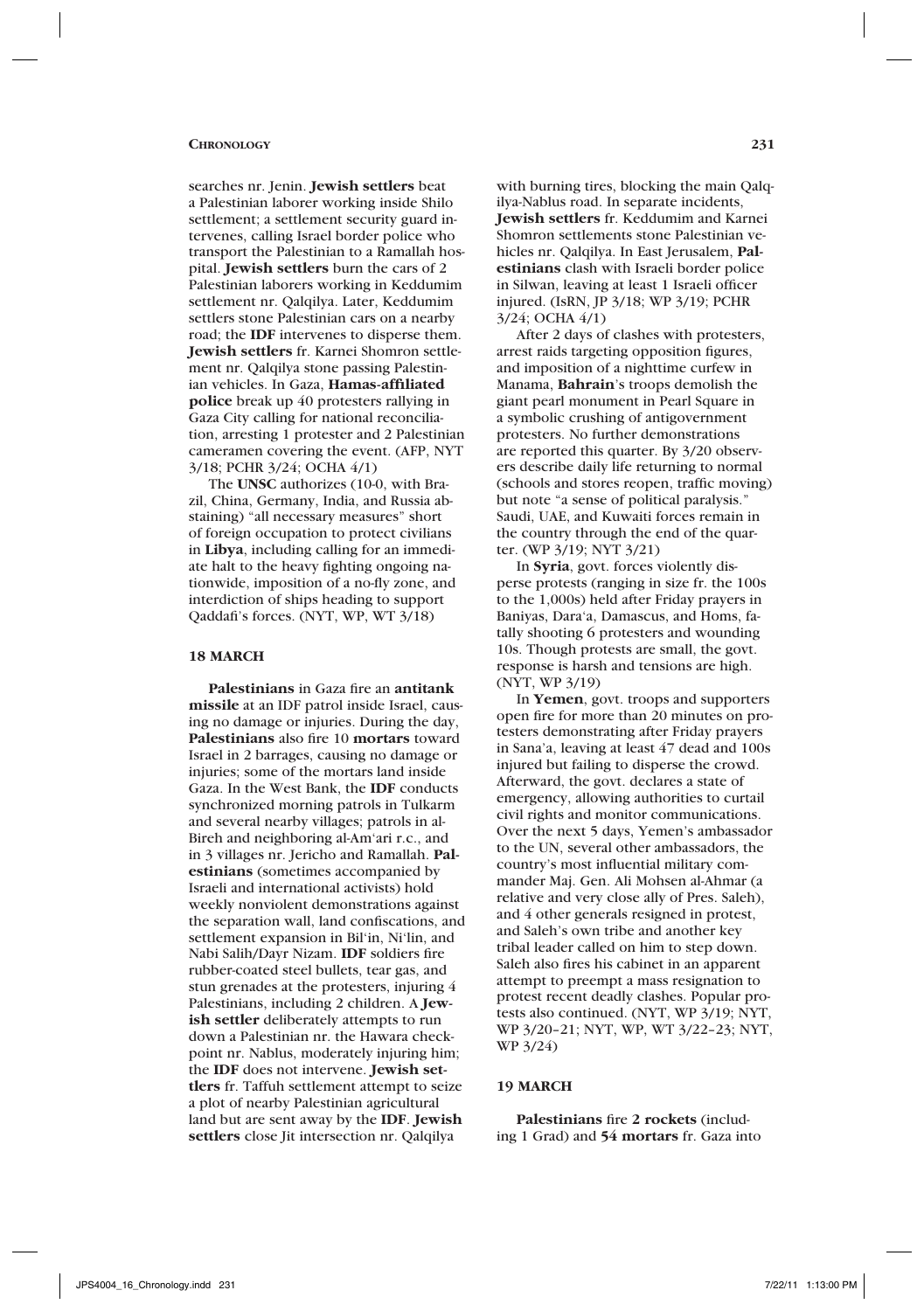Israel within 15 mins., lightly injuring 2 Israelis, damaging an empty kindergarten, and marking the largest barrage since OCL in 1/2009. **Hamas** acknowledges it fired 33 of the mortars, targeting IDF bases along the border in retaliation for a 3/16 Israeli air strike that killed 2 Hamas mbrs. **Israel** retaliates with heavy air strikes and tank fire on Hamas facility e. of Gaza City, killing a **Hamas official** and wounding at least 5 Palestinians (including at least 2 civilians); artillery fire throughout the morning directed at villages on the s. Gaza border with Israel, damaging a mosque in Abassan but causing no injuries; 4 air strikes on rocket-launching sites in s. Gaza, causing no reported injuries; and, late at night, artillery fire directed at suspicious movement nr. the s. Gaza border, killing **2 16-yr.-old Palestinians**, allegedly armed. Meanwhile, a group of **10 armed, plain-clothed Palestinians** claiming to be **Hamas**-affiliated security forces raid the Gaza City bureaus of CNN, NHK news channel, and Reuters, attacking journalists, destroying cameras, and confiscating tapes to punish them for filming Hamas police dispersing a 3/17 Palestinian rally. **Hamas's interior M Fathi Hamad** denies the men were connected to Hamas, and Reuters confirms that the men did not show identification. In the West Bank, **Jewish settlers** fr. Dolev settlement nr. Ramallah set up a tent and hold Purim services on a nearby plot of Palestinian land; the **IDF** observes but does not intervene, and the settlers leave on their own the next morning (3/20). **Jewish settlers** attack Palestinians and international activists working an olive grove nr. Hebron; the **IDF** intervenes to remove the settlers. **Jewish settlers** fr. Suissa settlement nr. Hebron raid a nearby Palestinian farm, releasing 100s of sheep into crop fields; the **IDF** observes but does not intervene. **Jewish settlers** stone Palestinian cars driving nr. Hebron and Qalqilya. (AP, JP 3/19; JP, NYT, WP 3/20; PCHR 3/24; OCHA 4/1)

**U.S., British, and French forces** begin strikes (fr. planes and warships) on **Libya**. The forces target radar and antimissile batteries to enforce a no-fly zone against Qaddafi's forces. (NYT, WP 3/20)

When protests in Dara'a resume today, **Syrian security forces** seal off the city and clash with the demonstrators. Violence in Dara'a continues through 3/22. (NYT, WP 3/20; NYT, WP 3/21)

### **20 MARCH**

**Palestinians** fire 3 **rockets** (including 1 Grad), 1 **mortar** into Israel, causing no damage or injuries. **Israeli naval vessels** intercept a Palestinian fishing boat off the c. Gaza coast, releasing the fishermen but seizing the boat. In the West Bank, the **IDF** patrols in 2 village nr. Ramallah in the morning and 4 villages nr. Qalqilya late in the day. In Gaza, **1,000s of Palestinian students** at al-Azhar University hold a sit-in on campus in support of national reconciliation. (IsRN, XIN 3/20; IsRN, JP, WP 3/21; PCHR 3/24; OCHA 4/1)

# **21 MARCH**

In response to recent rocket and mortar strikes, **Israel** makes at least 10 **air strikes** (war planes and drones) on Hamas targets across Gaza (including a training camp, several factories, a mechanic's garage, and a home), injuring at least 7 Palestinians (including 1 Hamas-affiliated police officer and 6 civilians, including 2 children) and collaterally damaging 10s of homes, 7 shops, and 2 cars; in at least 1 instance, Israeli intelligence officers phone a targeted house before a drone missile strike. Late in the evening, **Palestinians** fire 1 Qassam **rocket** fr. Gaza into Israel, causing no damage or injuries. In the West Bank, the **IDF**  for a 2d time (see 3/16) storms an al-Wataniya cell phone tower nr. Jenin, searching the area but making no arrests; patrols in al-Bireh, Jericho, Qalqilya and 3 nearby villages, 3 villages nr. Salfit (summoning 1 Palestinian for questioning). **Jewish settlers** stab 1 Palestinian and shoot 2 others in 2 separate, nonfatal incidents nr. Hebron. **Jewish settlers** fr. Harsina settlement nr. Hebron stone nearby Palestinian homes and cars, lightly injuring 1 Palestinian girl. **Palestinians** in the West Bank and Gaza hold their 7th straight day of demonstrations calling for national reconciliation. (IsRN, WP 3/22; PCHR 3/24;  $OCHA$  4/1)

# **22 MARCH**

**Israel** makes 2 **air strikes** on Gaza targeting the launch site of 4 mortars fired into Israel minutes earlier (causing no damage or injuries), hitting a nearby residential area, killing **4 Palestinian civilians**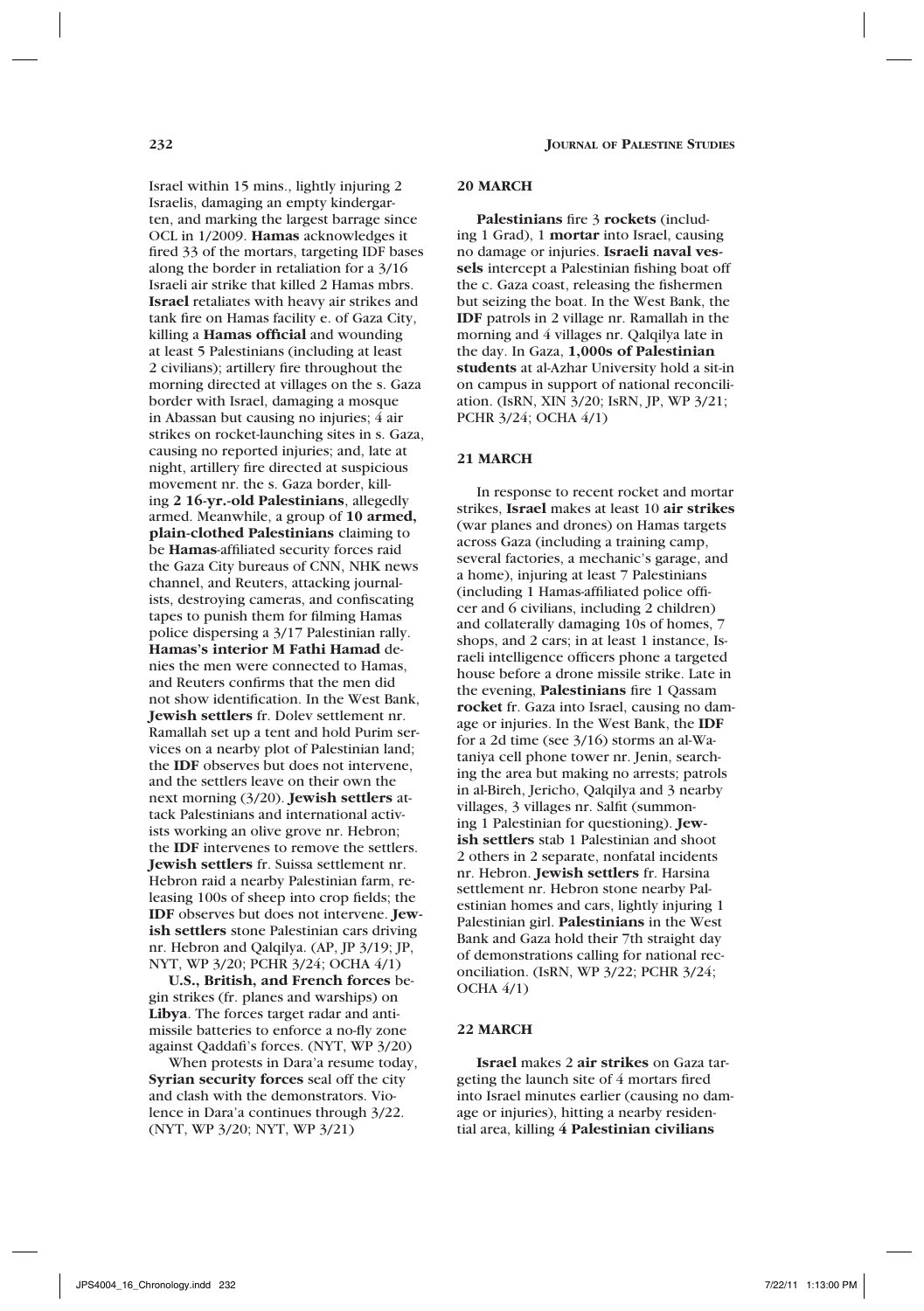#### **Chronology 233**

(including 3 children) and wounding 11 (4 critically); **Netanyahu** expresses regret for accidentally harming civilians but accuses Palestinian militants of using civilians as human shields to carry out rocket and mortar attacks (even while there was no rocket fire at the time of the strikes). In the evening, **Palestinians** fire a manufactured **Grad rocket** and several **mortars** fr. Gaza into Israel, causing no damage or injuries. Later, the **IDF** carries out a 3d **air strike**, killing **4 Islamic Jihad mbrs.** preparing to launch a rocket into Israel. The **IDF** also makes a brief incursion into Gaza northeast of Gaza City to level lands and clear lines of sight. **Israeli naval vessels** fire on Palestinian fishermen off the n. Gaza coast, forcing them to return to shore. In the West Bank, the **IDF** makes a predawn raid on Awarta, imposing a curfew and arresting 9 Palestinians, possibly in connection to the 3/11 Itamar murders; patrols in 2 villages nr. Ramallah and Salfit. (IRM 3/22; NYT, REU, WP, WT 3/23; NYT, PCHR 3/24; OCHA 4/1)

The **Knesset** passes (37-25, with 58 abstaining or not voting) the **"Nakba Law,"** which allows state funding to be reduced to communities or groups that commemorate the Nakba, deny Israel is a Jewish state, question whether Israel is a democracy, or harm Israeli national symbols. It also passes (35-20, with 65 abstaining or not voting) the **"Admissions Committee Law"** allowing Negev and Galilee Jewish communities with fewer than 400 families to reject potential residents (i.e., Palestinians) who are "socially unacceptable." (IsRN 3/23; JTA 3/24)

The **IDF** detains **2 Lebanese shepherds** who accidentally crossed the Blue Line into Israeli territory and turns them over to the **UN Interim Force in Lebanon (UNIFIL)**. (DS 3/23)

### **23 MARCH**

Overnight, **Israel** makes an **air strike**  on Gaza, killing **1 Palestinian** preparing to fire a rocket into Israel. Between dawn and mid-morning, **Islamic Jihad** fires 3 manufactured **Grad rockets** fr. Gaza into Israel, causing light damage and slightly injuring 1 Israeli. Later, unidentified **Palestinians** fire 7 **mortars** fr. Gaza into Israel, some of which allegedly contain white phosphorous, causing no damage or injuries. Late in the evening, the **IDF** carries out several **air** 

**strikes** on training sites, rocket launching sites, and smuggling tunnels on the Rafah border, causing no reported injuries. In the afternoon, **suspected Palestinian assailants** leave a bomb nr. Jerusalem's central bus station and convention center that detonates, killing **1 British woman**, injuring 38 Israelis; the **PA** immediately condemns the incident; no group claims responsibility. In the West Bank, the **IDF** blocks a funeral procession fr. using a main road in Bayt Umar village nr. Hebron, sparking a clash in which 2 Palestinian mourners are wounded by live ammunition and 4 are arrested. Hours later, the **IDF** sends undercover units into Bayt Umar to raid and search a gas station, beating the owners and confiscating a computer. Several hours after that, the **IDF** returns to block the main entrance of the village with cement blocks and sand barriers. The **IDF** also patrols in Jericho (photographing the Intercontinental Hotel) and 3 villages nr. Ramallah; conducts late-night arrest raids, house searches in and around Hebron and in Tulkarm. (AFP, HA, IFM, IsRN, JTA, MNA, REU, YA 3/23; IsRN, JP, NYT, PCHR, WP, WT 3/24; NYT, WT 3/25; PCHR 3/31; JPI, OCHA 4/1)

In **Syria**, security forces make a predawn assault on the main mosque in Dara'a, where antigovernment protesters have taken refuge, killing 15. Clashes last throughout the day and spread to 4 nearby villages. Over the succeeding days, clashes spread to towns and villages across the nation, becoming nr. daily events but remaining relatively small (in the 1,000s) and uncoordinated. Hot spots include Baniyas, Hama, Homs, Idlib, Latakia (which was reported to be "near anarchy"), and the Kurdish zone. (Only a few protests are reported in Damascus.) Govt. forces routinely dispersed the rallies, violently killing around 100 nationwide by 4/4. Meanwhile, Syrian activists mobilize through online social networking sites to call for mass protests every Friday until the regime falls. (NYT, SANA 3/23; NYT, WP, WT 3/24; NYT, WP 3/26–28; NYT, WP, WT 3/29; NYT, WP 3/30; NYT, WP 3/31, 4/1; NYT 4/2, 4/3; NYT, WP 4/4; WT 4/5; NYT, WP 4/6; NYT 4/7; NYT, WP 4/8; WP 4/9; NYT, WP 4/9, 4/10)

# **24 MARCH**

**Palestinians** fire at least 7 **mortars**, 6 homemade **Qassam rockets**, and 2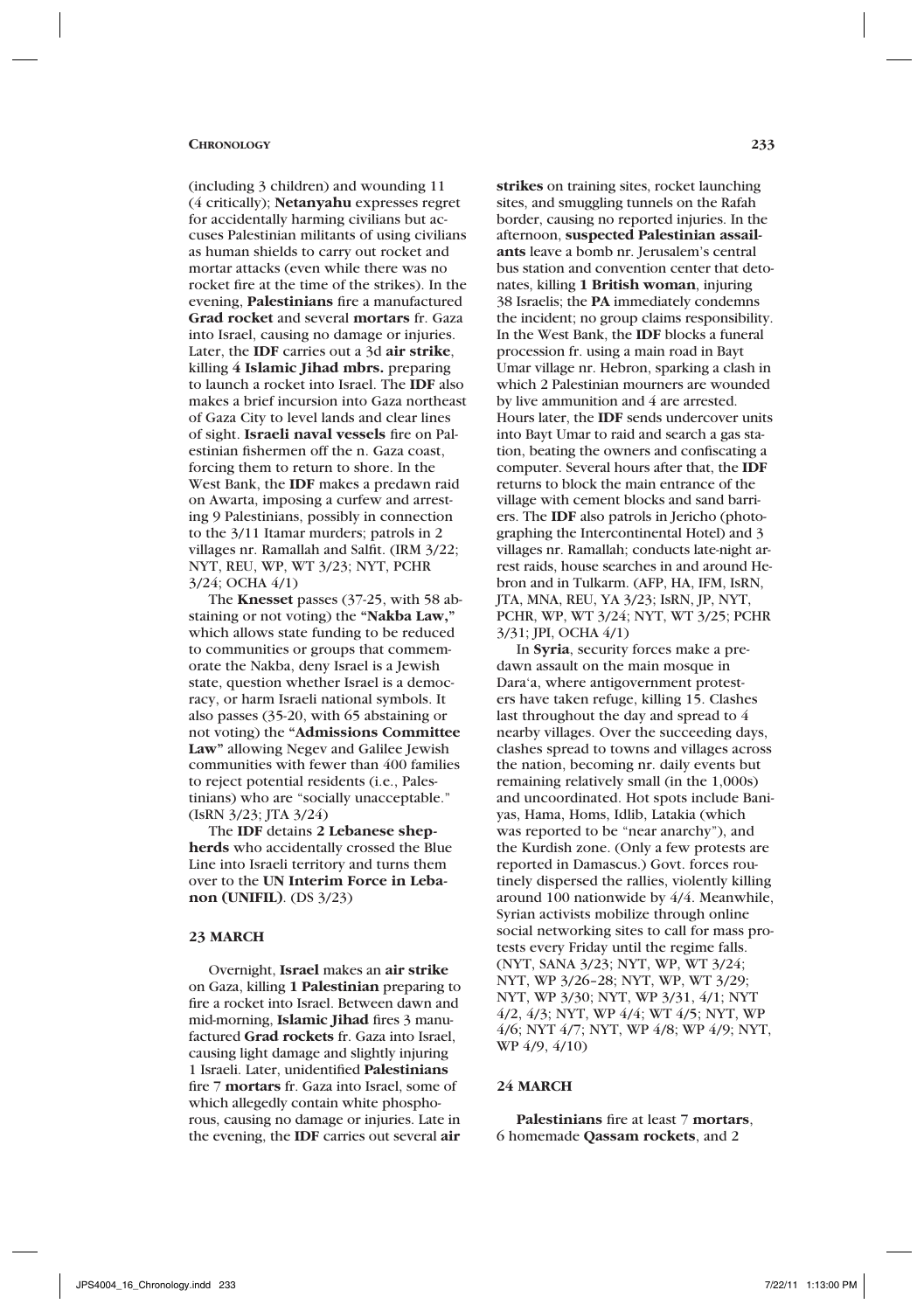manufactured **Grad rockets** fr. Gaza into Israel during the day, causing no injuries. **Israel** retaliates with several **air strikes** and tank fire on Hamas buildings and a launching site, lightly injuring 3 Palestinians. The largest strike (4 missiles) targets the fmr. PA General Intelligence building outside of Jabaliya in the evening, heavily damaging the building and collaterally damaging 30 homes, 4 businesses, and 2 schools. Sources say that **Hamas** seems to have stepped back fr. rocket and mortar fire since its large barrage on 3/19, with most fire now coming fr. Islamic Jihad and other groups. In the West Bank, the **IDF** demolishes 3 wells nr. Bethlehem (all more than 100 yrs. old); bulldozes a Palestinian road nr. Salfit for the 2d time in 3 mos. (Jewish settlers seek to annex the waterrich area to the Yakir and Revava settlements; Palestinian residents paved the road to claim ownership and repaved it after the IDF bulldozed the 1st time); patrols in 4 village nr. Qalqilya, 4 nr. Ramallah, and 2 each nr. Jenin (where troops fire tear gas at stone-throwing youths who confront them, causing no injuries) and Jericho, as well as searching 2 open areas nr. Tulkarm. (HA, IsRN, JP, JTA 3/24; NYT, WP, WT 3/25; PCHR 3/31; OCHA 4/1)

By this date, allied air strikes on **Libya**  have reportedly "all but destroyed" the Libyan air force and air defenses and the focus has shifted to targeting Qaddafi's ground forces. At this stage, NATO takes the lead fr. the U.S. in enforcing the no-fly zone. The intervention is not enough to give Libyan rebels the upper hand, however; fierce fighting continues nationwide through the end of the quarter. (NYT 3/24, 3/25)

In **Yemen**, Pres. Saleh, responding to growing pressure (see 3/18), reins in the military and states that he would step down if he could arrange "an honorable transfer of power" that would keep the govt. in "safe hands." Over next 2 wks., Saleh and the opposition hold talks but cannot reach an agreement. Meanwhile, protests continue (mostly nonviolent, ranging in size fr. the 1,000s to around 100,000). (NYT, WP, WT 3/25; NYT, WP 3/26–27; WP 3/28, 3/29; NYT 3/29; NYT, WP 3/31–4/1;NYT 4/3)

### **25 MARCH**

Amid broad speculation that Israel is planning another major offensive against Gaza in response to recent rocket fire, **Israel** deploys its **Iron Dome missile defense system** for the 1st time to protect communities nr. the Gaza border, saying the \$200-m. system will be fully operational within days. In the West Bank, the **IDF** shoots and wounds a mentally disabled Palestinian who disobeys an order to halt; patrols in and around Qalqilya in the evening. **Palestinians** (sometimes accompanied by Israeli and international activists) hold weekly nonviolent demonstrations against the separation wall, land confiscations, and settlement expansion in Bil'in, Ni'lin, and Nabi Salih/Dayr Nizam. **IDF** soldiers fire rubber-coated steel bullets, tear gas, and stun grenades at the protesters, injuring 4 Palestinians, including 1 child; 14 Israeli activists and 2 Palestinians are arrested. (WP 3/26; NYT, WP 3/28; PCHR 3/31; OCHA 4/1; see also WP 5/13)

# **26 MARCH**

Early in the morning **Palestinians** fire 2 **rockets** fr. Gaza into Israel, causing no damage or injuries. Later in the day, **Hamas** announces it has secured the agreement of other factions to renew observance of a cease-fire against Israel except in cases in which Israeli forces initiate aggression or cross into Gaza. In the evening, however, **unidentified Palestinians** fire a 3d **rocket** that lands harmlessly in Israel, but raises questions over whether the cease-fire is secure. In the West Bank, the **IDF** patrols in 3 villages nr. Qalqilya and 1 nr. Ramallah. **Palestinians**, with Israeli and international activists, conduct a nonviolent march through Bayt Umar to protest recent IDF raids on the town; the **IDF** fires tear gas and stun grenades at them, causing no serious injuries; 1 Palestinian, 1 Israeli, and 1 international activist are arrested. (AFP, IsRN, JP 3/26; NYT 3/27; PCHR 3/31; OCHA 4/1)

**Abbas** holds talks with **7 West Bank Hamas officials** in Ramallah, proposing creation of a temporary unity govt. with the sole mandate of organizing legislative and presidential elections within 6 mos., after which the 1st priority would be to rebuild Gaza. The meeting marks the 1st of a series of Fatah-Hamas reconciliation talks that take place over the next month in the West Bank, Gaza, Egypt, and Syria. (MNA, NYT, WP 3/27) (see Quarterly Update)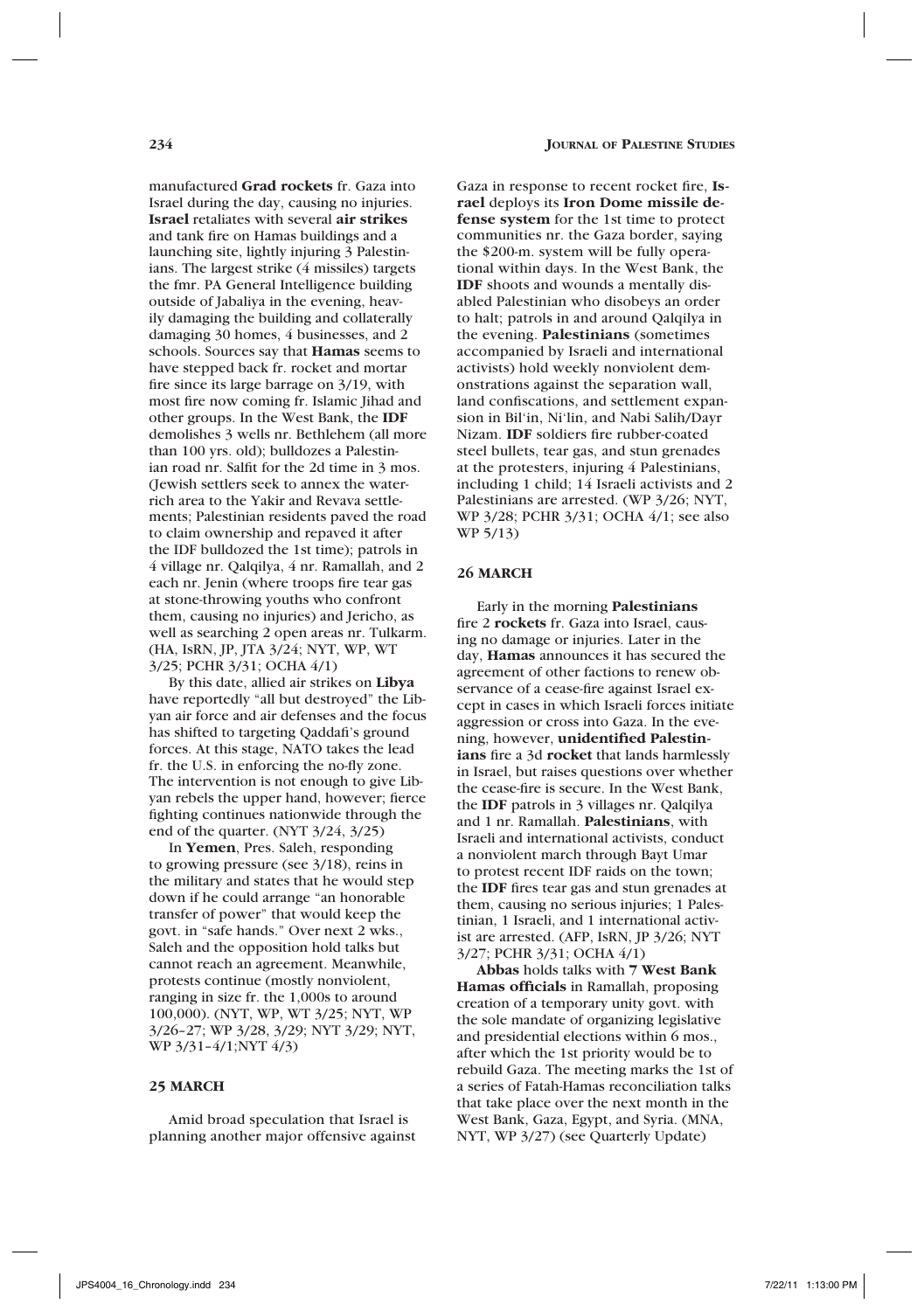### **27 MARCH**

Overnight, an **IDF** drone makes an **air strike** on a car in n. Gaza allegedly heading to launch a missile fr. Gaza into Israel, killing **2 Islamic Jihad mbrs.**, wounding a 3d. A 2d **air strike** targets a smuggling tunnel on the Rafah border; no injuries are reported. In the West Bank, the **IDF** patrols in and around Jericho, in al-Bireh, and in 5 villages nr. Jenin, Qalqilya, and Ramallah; conducts late-night arrest raids, house searches in Bayt Umar and nr. Jericho. PLO officials note that at least 200 Bayt Umar residents, mostly teenagers, have been arrested since the beginning of 2011. (HA 3/27; JAZ, NYT, WP, WT, YA 3/28; PCHR 3/31; OCHA 4/1)

# **28 MARCH**

**Netanyahu** warns **Hamas** that Israel will retaliate if rocket and mortar fire fr. Gaza resumes. Though no rocket or mortar fire is reported during the day, the **IDF** makes a late-night **air strike** on a smuggling tunnel on the Rafah border, causing no injuries. In the West Bank, the **IDF** patrols in 4 villages nr. Jenin, Ramallah, and Tulkarm during the day and 1 nr. Jericho late at night; raids 2 villages nr Qalqilya late in the evening, searching homes for Palestinian youths who allegedly threw stones at troops earlier in the day, arresting 1 teenager. (WT 3/29; PCHR 3/31; OCHA 4/1)

The **Knesset** passes (37-11, with 72 abstaining or not voting) into law the **"Citizenship Loyalty Law"** which allows the court to revoke the citizenship status of anyone found guilty of treason, espionage, terrorism, or assisting a terrorist organization. The law is widely seen as being aimed at Israeli Palestinians. Knesset also votes to strip **former Israeli Arab MK Azmi Bishara** of his parliamentary benefits, including his pension. (Israel National News 3/29; JTA 3/30; JPI 4/8) (see Quarterly Update for details and background)

### **29 MARCH**

**Palestinians** fire several Qassam **rockets** toward Israel, but all land harmlessly in Gaza. The **IDF** makes a brief incursion into c. Gaza to level land and clear lines of sight along the border e. of al-Musaddar. In the West Bank, the **IDF** arrests more than

40 Palestinians in the village of Awarta and subjects them to DNA testing and fingerprinting in connection with the 3/11 Itamar murders. The **IDF** also makes a predawn incursion into Jericho, patrolling streets and photographing PA Presidential Guard and PASF training sites and buildings; patrols in al-Bireh, Birzeit, Tulkarm, Nur al-Shams r.c. and 2 nearby village, and 4 villages nr. Jenin; conducts late-night arrest raids, house searches nr. Qalqilya. A **Gaza court** sentences 1 Palestinian to death and another to 15 yrs. in prison for collaborating with Israel. (HA, MNA 3/29; JP 3/30; JTA, NYT, PCHR 3/31; OCHA 4/1)

#### **30 MARCH**

An **IDF** drone makes an air strike on a motorcycle in Rafah, assassinating **Islamic Jihad mbr. Muhammad Abu Mu'ammar**  and seriously wounding Islamic Jihad's 'Abdullah al-Ghalban; Israel alleges the men were responsible for the 3/29 rocket fire toward Israel. The **IDF** also makes a brief incursion into n. Gaza nr. Bayt Lahiya, firing warning shots at farmers to force them to leave the area, then leveling land to clear lines of sight. In the West Bank, the **IDF** conducts late-night arrest raids, house searches in Bayt Umar (first blocking off all entrances to the village), Dahaysha r.c., and Hebron. **Hamas authorities** in Gaza break up a small national unity rally. (JP 3/30; NYT, PCHR 3/31; PCHR 4/7; OCHA 4/15)

### **31 MARCH**

**Palestinians** fire a Qassam **rocket** fr. Gaza into Israel, causing no damage or injuries. In the West Bank, the **IDF** patrols in and around Tulkarm and in 2 villages nr. Qalqilya in the morning; enters the PA-controlled area of Hebron to search the home of and arrest **Hamas-affiliated PC mbr. Muhammad Mahir Badr**. **Jewish settlers** fr. Kiryat Arba settlement in Hebron vandalize several Palestinian stores and moderately beat 1 Palestinian. (IsRN 3/31; PCHR 4/7; OCHA 4/15)

### **1 APRIL**

**Israel** makes an **air strike** on a car in Gaza City, assassinating **3 senior Hamas mbrs.** (Muhammad Mahdi al-Dayah, Abdullah Lobbad, and Isma'il Lobbad) and injuring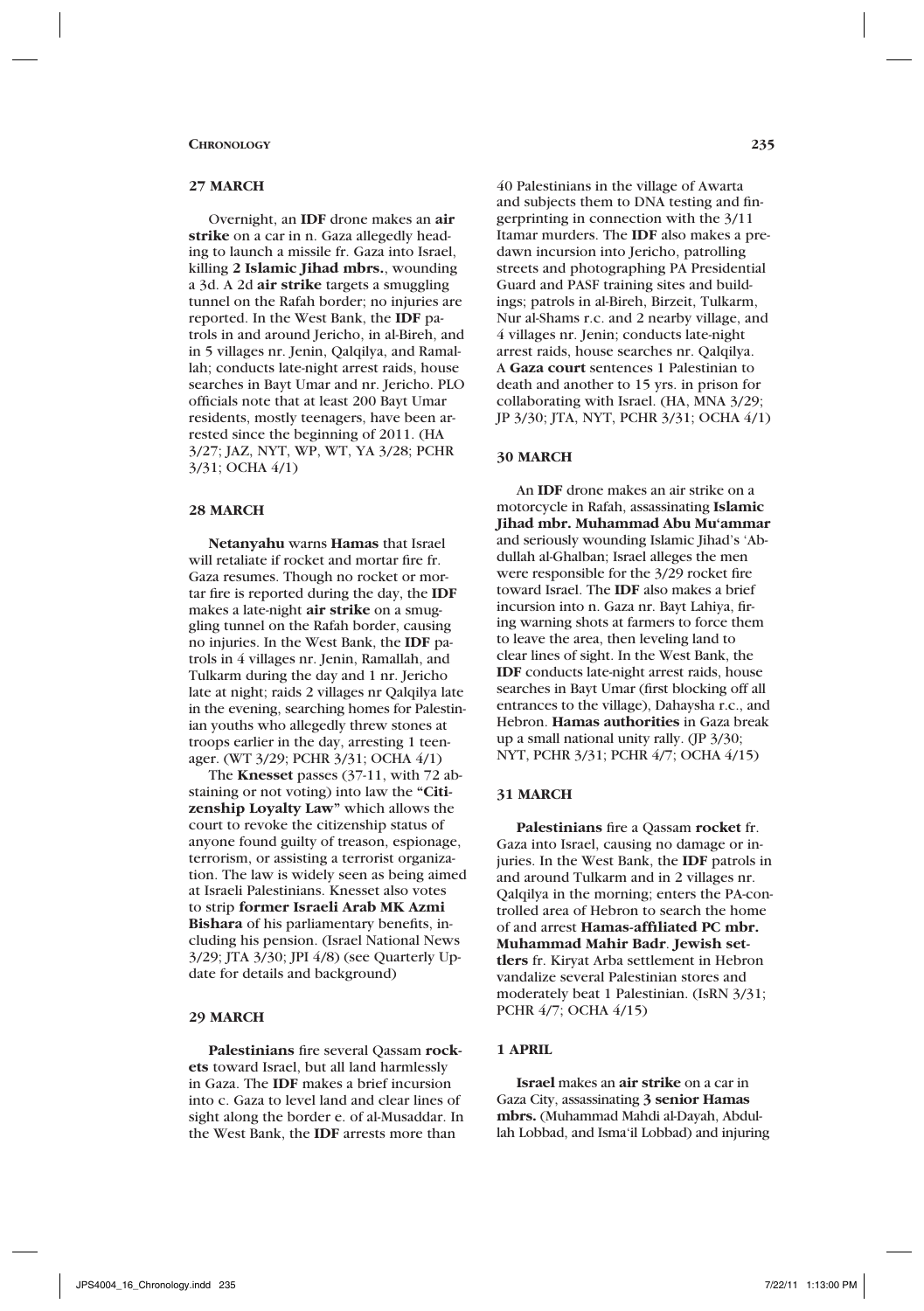1 bystander. Israel claims the Hamas mbrs. were plotting to kidnap Israelis in Israel and Egypt during Passover later in 4/2011; Hamas denies that it operates outside the borders of historic Palestine but says the 3 were senior weapons developers. The **DFLP** says it will no longer observe a cease-fire toward Israel. In the West Bank, the **IDF** conducts late-night searches in Qalqilya, summoning 1 Palestinian for questioning. **Palestinians**  (sometimes accompanied by Israeli and international activists) hold weekly nonviolent demonstrations against the separation wall, land confiscations, and settlement expansion in Bil'in, Ni'lin, and Nabi Salih. **IDF** soldiers fire rubber-coated steel bullets, tear gas, and stun grenades at the protesters, causing no serious injuries; 3 Palestinians (including 2 children) are arrested. **Jewish settlers** fr. Beit Hadassah settlement in Hebron set fire to the awnings of several Palestinian stores. (NYT 4/2, 4/3; JTA 4/4; PCHR 4/7; OCHA 4/15)

In a *Washington Post* op-ed online (in print on 4/3), **South African judge Richard Goldstone**, head of the UN committee that investigated possible war crimes and crimes against humanity committed during OCL, says that "if I had known then what I know now," he would have concluded that Gazan "civilians were not intentionally targeted as a matter of [Israeli] policy" and would have given more weight to crimes perpetrated by Hamas. (WP 4/1; IFM, NYT, WP 4/3; NYT 4/6; JTA, NYT, YA 4/7; NYT, 4/20) (see Quarterly Update for details)

# **2 APRIL**

In Gaza City, 1,000s of Palestinians turn out for the funerals of the 3 senior Hamas mbrs. killed on 4/1. The **Popular Resistance Comms. (PRCs)** announce they will no longer observe the cease-fire toward Israel. In the West Bank, the **IDF** patrols in al-Bireh and in 4 villages nr. Salfit (raiding 1 home and ordering a resident to appear for questioning), 2 nr. Tulkarm (randomly stopping 1 Palestinian on the street and detaining him briefly for questioning), 1 nr. Qalqilya. (NYT 4/3; PCHR 4/7; OCHA 4/15)

### **3 APRIL**

**IDF** troops on the n. Gaza border w. of the Erez crossing fire warning shots at farmers and shepherds working their farms

some 600 m fr. the border fence, forcing them to leave. In the West Bank, the **IDF**  conducts synchronized patrols in 4 villages n. of Tulkarm and 2 villages w. of Ramallah in the morning; later patrols in Birzeit, Jericho, Salfit (summoning 1 Palestinian to appear for questioning), Tulkarm, and 4 villages nr. Jenin; conducts late-night arrest raids, house searches in al-'Arub r.c., Bil'in (searching for international solidarity activists), and Hebron. (PCHR 4/7; OCHA 4/15)

# **4 APRIL**

**Israeli pres. Shimon Peres** arrives in Washington for a 3-day visit. He meets today with Secy. of State **Clinton**; no details are released. (WJW 4/7)

**Israel's Jerusalem planning comm.**  gives preliminary approval for **942 new settlement housing units** in Gilo and the **Israeli DMin.** announces that it has finished new zoning plans for several West Bank Jewish settlements, retroactively legalizing construction already underway. The **State Dept.** expresses "deep concern," stating that the "Israeli settlements [are] illegitimate" and "Israel's actions run counter to efforts to resume direct negotiations." **Israel** charges Gazan engineer **Abu Sisi** (see 3/10) with developing rockets for Hamas and establishing a "military academy" in Gaza to train Hamas commanders. Hamas and Abu Sisi deny the charges. In Jenin r.c., unidentified assailants fatally shoot **Israeli actor Juliano Mer-Khamis** (half Jewish and half Palestinian) who runs a theater troop for Palestinian children in the camp (see Quarterly Update for details). Meanwhile, the **IDF** patrols in 'Ayn al-Sultan r.c. nr. Jericho in the morning and in 4 villages nr. Jenin and Qalqilya in the afternoon; conducts late-night arrest raids, house searches in Awarta (possibly in connection with the 3/11 Itamar murders). **Jewish settlers** fr. Taffuh settlement attempt to fence off a nearby plot of Palestinian land; the PA district liaison intervenes with the IDF, which removes the settlers but leaves the fencing marking off the land in place. (AFP, HA, MNA, YA 4/4; NYT, WP, WT 4/5; WP 4/6; NYT, PCHR 4/7; OCHA 4/15)

### **5 APRIL**

In the morning, **IDF** troops on the n. Gaza border fatally shoot **1 Palestinian**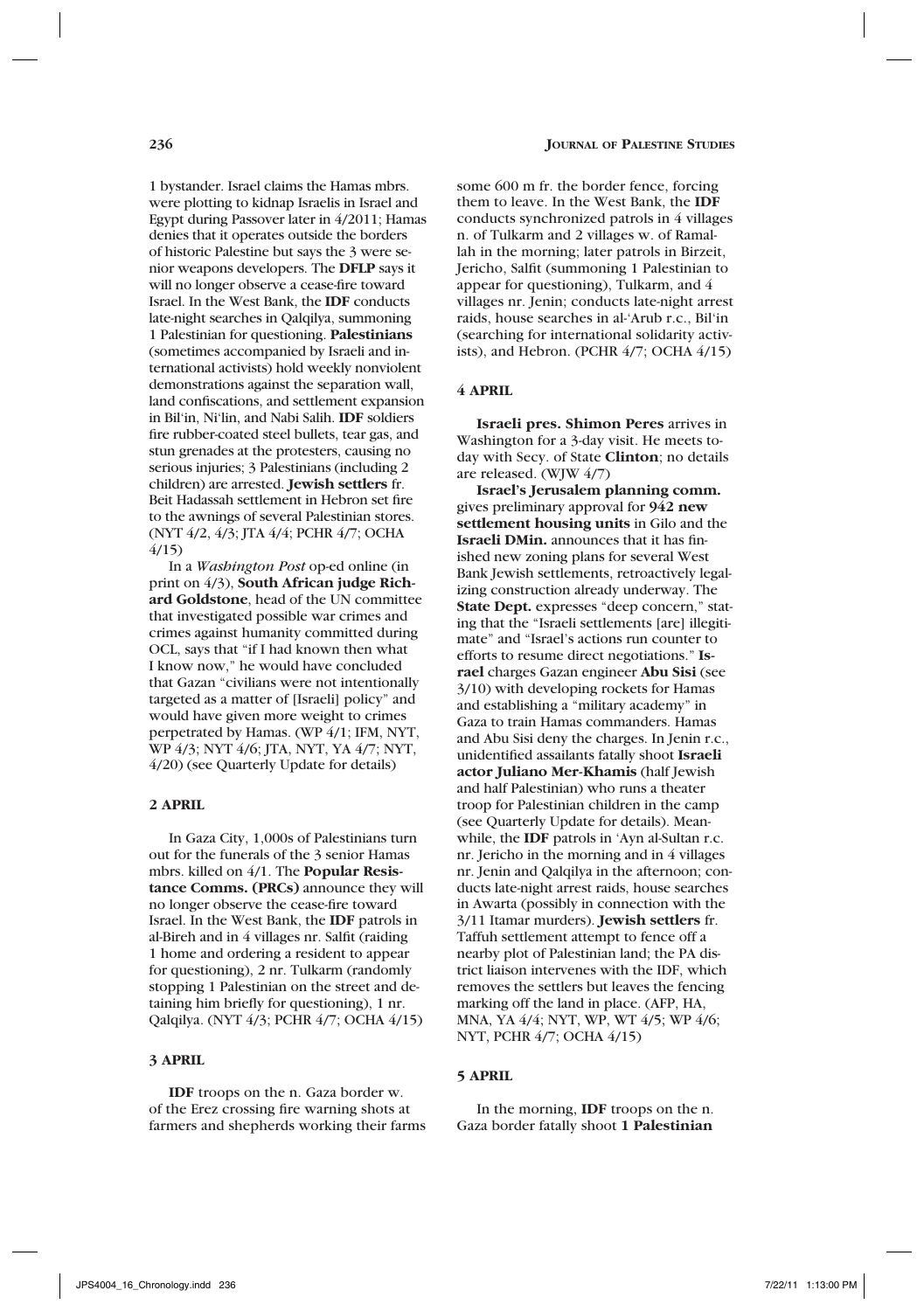#### **CHRONOLOGY** 237

who approaches the border fence for unclear reasons; there are no reports he was armed and no faction claims him as a mbr. During the day, **Hamas** convenes **Gaza factions** to urge them to reimpose a ceasefire. Late in the evening, **unidentified Palestinians** fire 1 Qassam **rocket** fr. Gaza into Israel, causing no damage or injuries. The **IDF** responds with **air strikes** on 2 "infiltration tunnels" on the n. Gaza border, lightly to moderately injuring 4 Palestinian bystanders and damaging a recycling center, a construction company, and 11 homes. In the West Bank, the **IDF** enters Jenin in the afternoon to search the theater run by Mer-Khamis (killed on 4/4) and question locals about his murder. The **IDF** also patrols in 4 villages nr. Jenin, 3 villages nr. Qalqilya, 1 nr. Ramallah (firing tear gas at stone-throwing youths who confront them), and 1 nr. Tulkarm. The **PASF** says it has arrested a fmr. al-Aqsa Martyrs Brigades (AMB) mbr. for suspected involvement in the Mer-Khamis killing. (AFP, JP, XIN 4/5; IsRN 4/6; PCHR 4/7; OCHA 4/15)

### **6 APRIL**

**U.S. special envoy George Mitchell** sends a letter to Pres. **Obama** stating his intention to resign. The letter is not reported publicly until 5/13 (see below). (WP 5/14)

**Israel** closes the Kerem Shalom crossing, citing specific security threats; carries out 4 air strikes on 1 "infiltration tunnel" on the n. Gaza border and 3 smuggling tunnels on the Rafah border, causing no reported injuries. In the West Bank, the **IDF** makes a late-night incursion into Awarta, raiding and searching homes, and detaining at least 70 men and women who are taken to Hawara military post to have DNA samples taken in connection with the 3/11 Itamar murders. The **IDF** also conducts late-night arrest raids, house searches in Dahaysha r.c., nr. Bethlehem and Hebron. (IsRN, PCHR 4/7; NYT 4/13; PCHR 4/14; OCHA 4/15)

# **7 APRIL**

In retaliation for a 4/1 air strike that killed 3 senior Hamas mbrs., **Hamas militants** fire an advanced Russian-made laser-guided **Kornet antitank missile** fr. Gaza into Israel, hitting a school bus and wounding the bus driver and 1 student

and marking a serious escalation of crossborder violence. During the rest of the day, **Palestinians** fire around **45 rockets and mortars** into Israel, damaging 1 house but causing no injuries; the barrage includes 2 Grad rockets that were intercepted by Israel's new Iron Dome missile defense system. The **IDF** retaliates with heavy artillery fire (10s of rounds fired) and more than 20 **air strikes** (including missiles dropped fr. war planes and fired fr. helicopters and drones) against at least 16 targets across the Gaza Strip, killing **5 Palestinians** (1 Hamas mbr. and 4 civilians) and wounding 20 (at least 19 civilians), and collaterally damaging 10s of homes. In the West Bank, the **IDF** bulldozes 3 roads, 10 electricity poles, 2 walls surrounding a home, and part of a room of a house nr. Tubas; patrols in and around Tulkarm town and r.c., in al-Bireh, and in 3 villages nr. Qalqilya and Ramallah (firing rubber-coated steel bullets, tear gas, and stun grenades at stone-throwing youths who confront them, causing no serious injuries); conducts arrest raids, house searches nr. Oalqilya in the afternoon. (IsRN, JP 4/7; NYT, WP 4/8; IFM 4/9, 4/10; HA 4/11; PCHR 4/14; OCHA 4/15)

After 4 days of violent protests in **Yemen** (at least 12 dead, more than 270 injured), the **GCC** begins efforts to broker a deal for Saleh's rapid transition fr. power. (NYT 4/8; see also NYT, WP 4/4; NYT, WP, WT 4/5–6)

### **8 APRIL**

The **IDF** continues heavy **air strikes** (including 1 missile dropped fr. a war plane and 13 missiles fired fr. helicopters and drones) and **artillery attacks** (more than a dozen) hitting at least 19 targets across Gaza, killing another **11 Palestinians** (5 civilians and 6 militants), wounding 20 (19 civilians and 1 militant), and damaging a commercial building and several homes. Israeli DM **Barak** stresses that the assaults are in response to the bus attack on 4/7 and not the start of a major offensive. **Palestinians** fire another 24 **mortars** and 6 **rockets**, causing damage in 2 incidents but no injuries. Various factions claim responsibility for firing, including the AMB, DFLP, Hamas, Islamic Jihad, the Popular Front for the Liberation of Palestine (PFLP), and the PRCs. Israel's new Iron Dome system intercepts 3 of the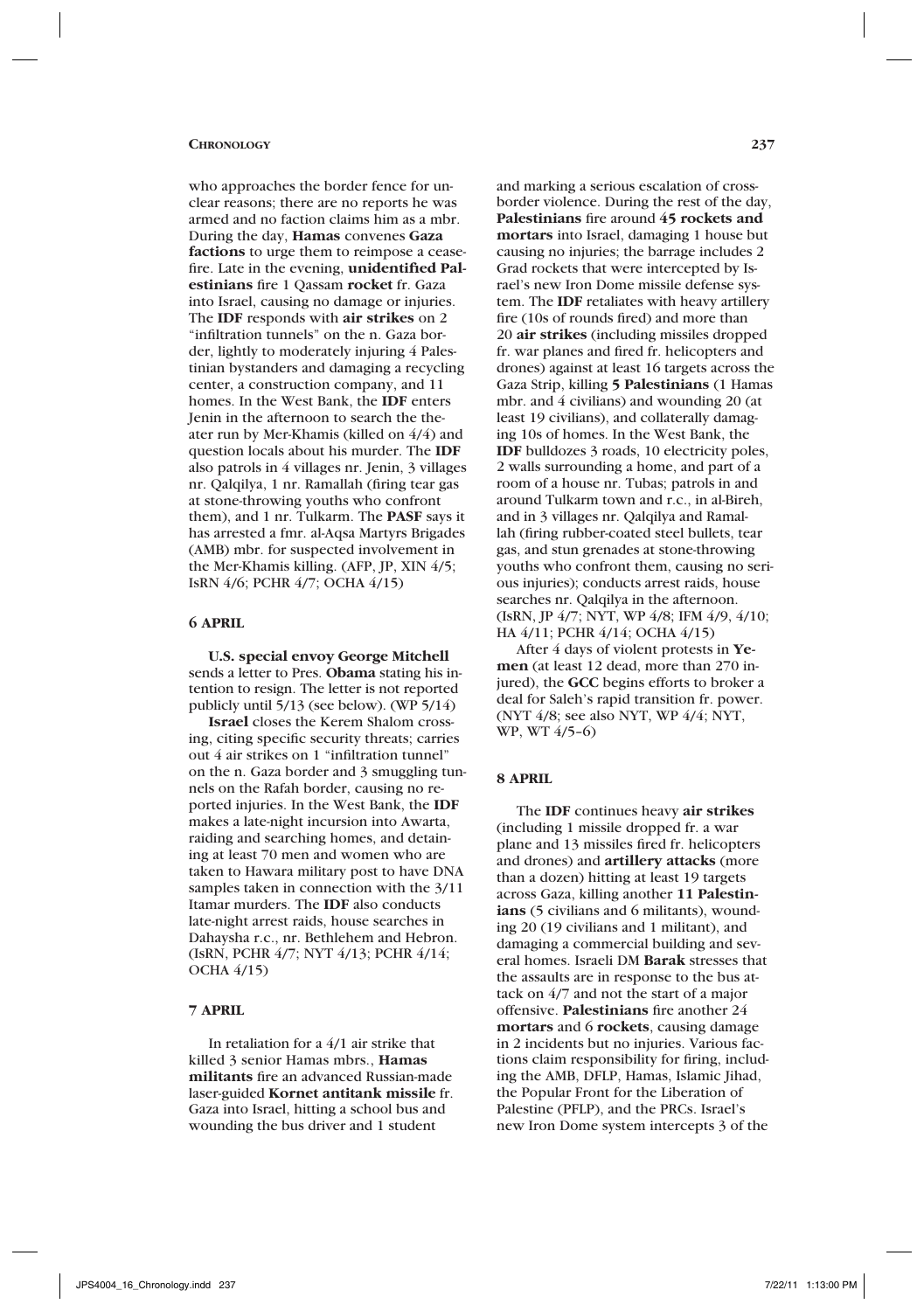rockets. In addition, **IDF** troops on the n. Gaza border fired warning shots at Palestinian farmers nr. the border fence, forcing them to flee. **Israeli naval vessels** fired toward the Gaza City beach and at Palestinian fishermen off the coast w. of Nussayrat r.c., causing no injuries. With the past 24 hrs. marking the worst flare-up in crossborder violence since OCL, UN Secy.-Gen. **Ban** calls on both sides to observe a ceasefire immediately. In the West Bank, the **IDF** patrols in Jericho and 2 villages nr. Ramallah (firing rubber-coated steel bullets, tear gas, and stun grenades at stone-throwing youths who confront them, causing no serious injuries); conducts morning arrest raids, house searches nr. Jericho. **Palestinians** (sometimes accompanied by Israeli and international activists) hold weekly nonviolent demonstrations against the separation wall, land confiscations, and settlement expansion in Bil'in, Ni'lin, and Nabi Salih/Dayr Nizam. **IDF** soldiers fire rubbercoated steel bullets, tear gas, and stun grenades at the protesters, causing no serious injuries; 5 Palestinians are arrested. (IsRN, JP, MNA 4/8; JP, MNA, NYT, WP 4/9; IFM 4/10; PCHR 4/14; OCHA 4/15)

#### **9 APRIL**

Overnight and during the day, **Palestinians** fire another 65 projectiles fr. Gaza into Israel, including at least 15 **Grads** (5 of which are intercepted by the Iron Dome system), damaging 1 house and a water main, but causing no injuries. The **IDF** carries out 4 more **air strikes** (3 dropped fr. warplanes, 1 drone strike), killing at least **1 senior Hamas mbr.** and **1 PRC mbr.**, and wounding 3 militants (1 Hamas, 2 PRC). In the West Bank, the **IDF** patrols in 3 villages nr. Qalqilya and Tulkarm during the day and 1 nr. Ramallah late at night; conducts late-night arrest raids, house searches nr. Bethlehem. In 2 separate incidents **Jewish settlers** fr. Yitzhar nr. Nablus vandalize Palestinian homes and stone a Palestinian woman in nearby Asira village, and stone laborers and vandalize cars in nearby 'Urif village. (JP 4/9; HA, IFM, IsRN, NYT 4/10; PCHR 4/14; OCHA 4/15)

### **10 APRIL**

Through **UN** and **Egyptian** emissaries, **Israel** and **Gaza's factions** agree to a new cease-fire ending 4 days of heavy violence. Before the agreement is announced in the evening, **Palestinians** fire around **20 rockets and mortars** (including 1 **Grad**) fr. Gaza into Israel, causing no damage or injuries; Israel does not immediately respond; **1 rocket** is fired after the announcement. In the West Bank, the **IDF** declares Awarta a closed military zone, then raids 10s of homes arresting 20 Palestinian youths and 3 women. The **IDF** patrols in Tulkarm and 2 neighboring villages, 3 villages nr. Qalqilya, and 3 nr. Ramallah. During a morning patrol in Zabbuba village nr. Jenin, **IDF** troops raid an Internet café in search of stonethrowing youths who confronted them, arresting 4 children age 11–17. **Israeli interior M Eli Yishai**, under pressure fr. Netanyahu, postpones a meeting of Jerusalem's planning committee (set for later this wk.) until 5/5 (after Passover) to discuss building 980 settlement housing units in Jabal Abu-Ghunaym and 600 units in Pisgat Ze'ev. (AP, HA, IsRN, JP, REU, XIN 4/10; JTA, NYT, WP 4/11; PCHR 4/14; OCHA 4/15)

In **Syria**, after heavy clashes with protesters after Friday prayers on 4/8 and with mourners after funerals on 4/9, Pres. Bashar al-Asad deploys soldiers and tanks for the 1st time to surround and cut off towns where protests are being held. Instead of quelling protests, clashes continue and casualties slowly but steadily mount through the end of the quarter. Nationwide Friday protests (4/15, 4/22, 4/29, 5/6, and 5/12) steadily grow more massive (into the 10,000s) and the regime's response more extreme. Shelling, sniper fire, and arrest raids became routine. In between Friday protests, Syrian forces raid areas where protests or funerals are the largest; Baniyas, Dara'a, Homs, Latakia, and the Kurdish region remain frequent targets. Still, the various protests seem isolated, with little overarching organization. As of this date, human rights groups in Syria believe that at least 170 Syrians have died and some 800 have been detained since clashes began. The govt. has also expelled many media organizations and cut Internet and phone access to keep news of the clashes sparse. (NYT, WP, WT 4/11; NYT, WP 4/12; NYT, WP, WT 4/12–13; NYT, WP 4/14NYT, WP 4/15–16; WP 4/18; NYT, WP 4/19; NYT, WP, WT 4/19–20; NYT, WP 4/21; NYT 4/22)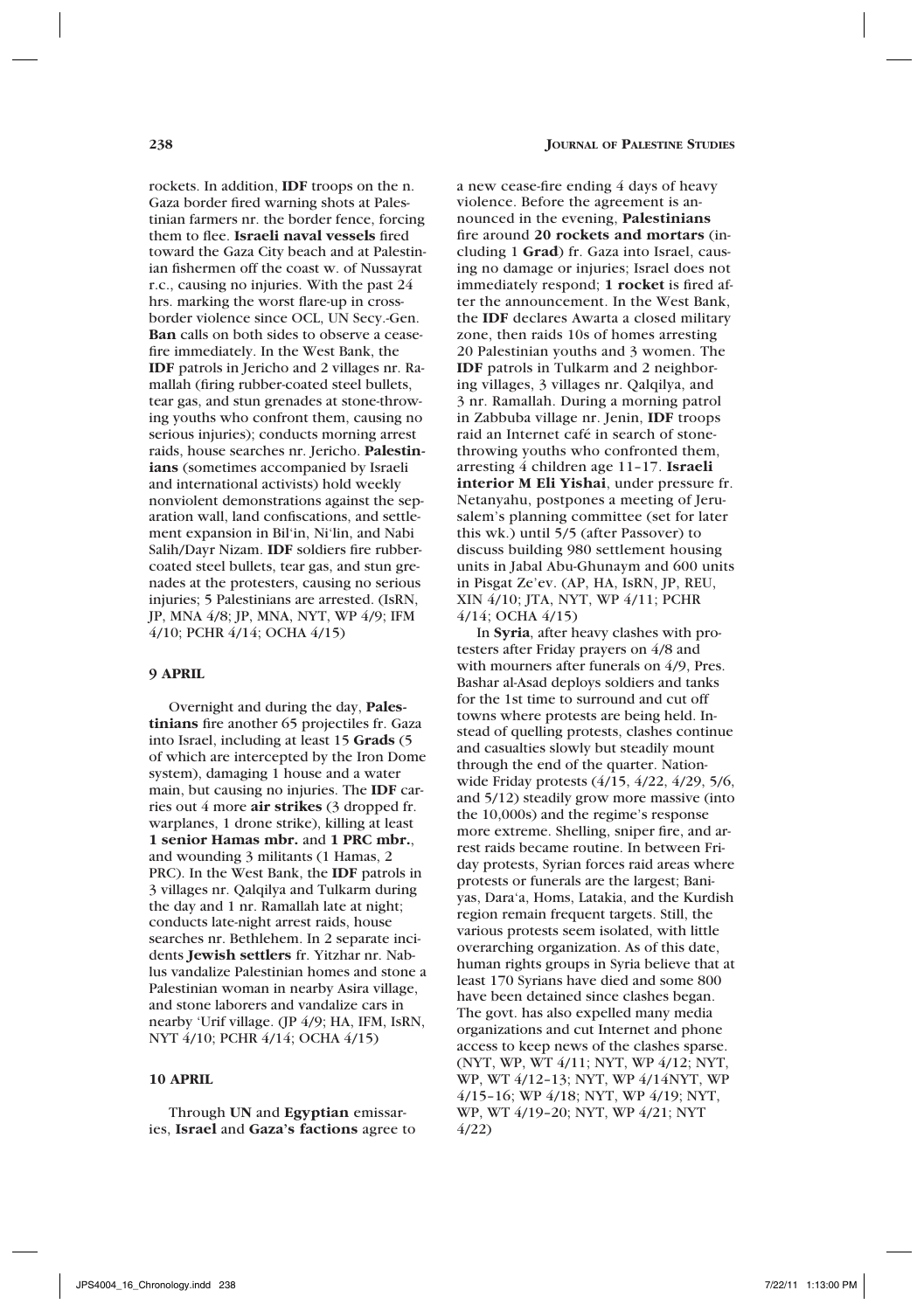### **11 APRIL**

In the West Bank, the **IDF** for unclear reasons detains 2 Palestinian farmers working their land nr. Tulkarm, questioning and releasing them but confiscating their farming equipment; patrols in 3 villages nr. Ramallah and 1 nr. Jenin in the afternoon and in Jenin, Tulkarm, and 2 villages nr. Salfit late at night; conducts late-night arrest raids, house searches in al-Bireh, Hebron, and nr. Qalqilya. (PCHR 4/14; OCHA 4/15)

### **12 APRIL**

In Gaza, **4 Palestinians** die, 5 are injured in a smuggling tunnel collapse. The small Salafist group **Tawhid and Jihad**  claims to fire 2 **rockets** fr. Gaza into Israel, but the **IDF** says it has no record of any incidents. In the West Bank, the **IDF**  patrols in 'Ayn al-Sultan r.c. nr. Jericho in the morning; conducts late-night patrols in Jericho, Salfit, 2 villages nr. Qalqilya, and 1 nr. Ramallah. (AFP 4/12; MNA, NYT 4/13; PCHR 4/14; OCHA 4/15)

### **13 APRIL**

The donor's **Ad Hoc Liaison Comm.**  meets in Brussels to receive the **PA**'s 3-yr. policy and economic agenda for 2011–13. (World Bank press release 4/7; JTA 4/3) (see Quarterly Update for details)

**Israel** reopens the Kerem Shalom commercial crossing into Gaza (closed since 4/6). In the West Bank, the **IDF** patrols in Dayr Istya nr. Salfit. (PCHR 4/14, 4/21; OCHA 4/29)

An **Israel**i tank briefly enters a disputed border area with **Lebanon** nr. Adayssa village after Lebanese picking herbs and flowers in the zone triggered an alert. (AFP 4/14)

# **14 APRIL**

In Gaza, the radical Salafist group **Tawhid and Jihad** issues a statement saying it has kidnapped an Italian national in Gaza and will kill him by 5:00 p.m. local time on 4/15 if **Hamas authorities** do not release its imprisoned leaders (Hisham Saidani and Shaykh Abu Wali al-Makdisi, arrested in 3/2011), other supporters, and "global jihadists." A **Palestinian** wounded by IDF shelling in Gaza on 4/8 dies of his

injuries. In the West Bank, the **IDF** patrols in 3 villages nr. Jericho and Ramallah in the morning and 4 villages nr. Qalqilya, 1 nr. Nablus, and 1 nr. Tulkarm late at night. **Jewish settlers** fr. Brakha settlement nr. Nablus attack Palestinian farmers working their land nearby; when the Palestinians throw stones at the settlers, the IDF intervenes, firing tear gas at the Palestinians to disperse them. (NYT 4/15; PCHR 4/21; OCHA 4/29)

### **15 APRIL**

Early in the morning, **Hamas authorities** in Gaza storm a house in Gaza City where they believe **Italian peace activist Vittorio Arrigoni** is being held by **Tawhid and Jihad**, only to find that he had already been hung; 5 suspects are arrested in the raid. During the day, **Palestinians** fire 2 **Grad rockets** fr. Gaza into Israel, causing no damage or injuries. **Hamas** sends a message to **Israel** stating that it is doing everything possible to prevent rocket fire. The **IDF** makes 2 latenight **air strikes** on empty Hamas training sites in Gaza City and Shati' r.c., causing no injuries. In the West Bank, the **IDF** patrols in 3 villages nr. Ramallah; makes a latenight raid into Bayt Umar, harassing and beating the family of an organizer of the weekly demonstrations against the **separation wall** for 2 hrs. before leaving; conducts late-night arrest raids, house searches in and around Hebron and nr. Qalqilya. **Palestinians** (sometimes accompanied by Israeli and international activists) hold weekly nonviolent demonstrations against the separation wall, land confiscations, and settlement expansion in Bil'in, Ni'lin, and Nabi Salih. **IDF** soldiers fire rubber-coated steel bullets, tear gas, and stun grenades at the protesters, injuring 2 Palestinians (including a child). (IsRN, NYT 4/15; JP, NYT, WP 4/16; PCHR 4/21; OCHA 4/29)

# **16 APRIL**

**Israeli naval vessels** fire on Palestinian fishing boats off the n. Gaza shore, forcing them to return to shore. In the West Bank, the **IDF** conducts separate synchronized patrols in 3 villages s. of Jenin, 2 nr. Salfit, and 2 nr. Tulkarm in the morning; raids a home in Hebron in the afternoon, arresting a Palestinian teenager for stoning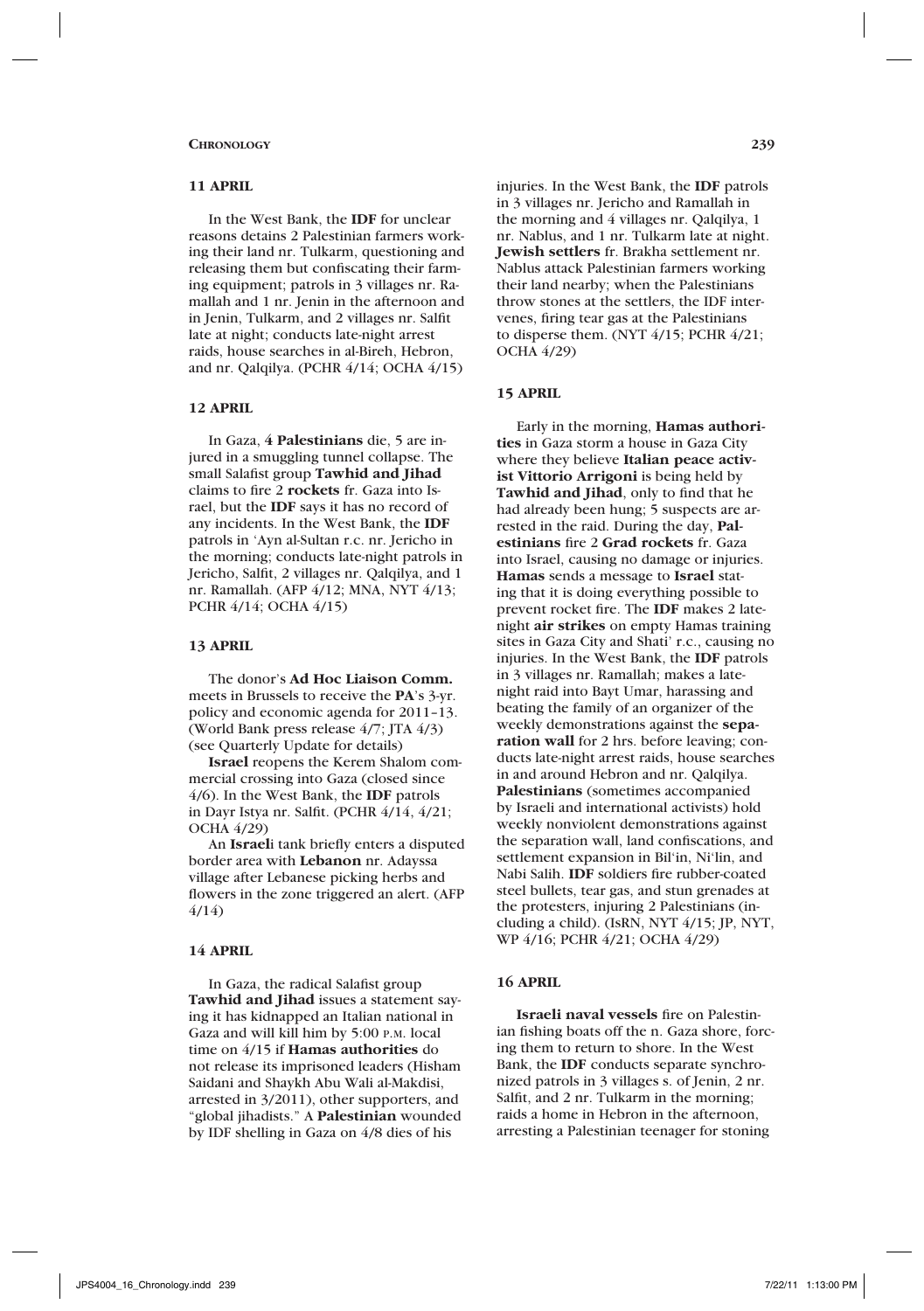an IDF patrol earlier in the day; conducts evening patrols in 2 villages nr. Qalqilya and Tulkarm. **Hamas authorities** in Gaza arrest another 5 Palestinians in connection with the 4/15 Arrigoni murder. (PCHR 4/21; OCHA 4/29)

# **17 APRIL**

**Israel** imposes a closure on the West Bank through 4/26 for the Passover holiday. **Israeli police** announced that after nearly 2 wks. in detention, 2 Palestinian teenagers fr. Awarta village have confessed to the 3/11 Itamar murders, adding that the teens had connections to the **PFLP** but it was unclear if the PFLP was involved in the attack. **IDF** troops on the n. Gaza border fire warning shots at farmers working their land nr. the border fence, forcing them to leave; no injuries are reported. The **Israeli teenager** injured in the  $4/7$ missile strike on an Israeli school bus dies. In the West Bank, the **IDF** fires rubbercoated steel bullets, tear gas, and stun grenades at 10s of Palestinians demonstrating nr. Ramallah to mark Prisoners Day, injuring 1 Palestinian and arresting 1; patrols in 3 villages nr. Tulkarm, 2 nr. Qalqilya, and 1 nr. Jenin during the day; conducts latenight arrest raids, house searches nr. Nablus. **Palestinian youths** who have stayed in Ramallah's Manara Square since 3/15 end their hunger strike for Palestinian reconciliation after being informed that the PA has released 11 Hamas political prisoners and issued an official order to "end media incitement" against Hamas. (NYT, WP 4/18; PCHR 4/21; OCHA 4/29)

### **18 APRIL**

**Palestinians** fire a Qassam **rocket** fr. Gaza into Israel, causing no damage or injuries. In the West Bank, **Jewish settlers** fr. Yatta in Hebron raid a nearby Palestinian farm and let the cattle loose into the crop fields; the **IDF** observes but does not intervene. (IsRN 4/18; PCHR 4/21; OCHA 4/29)

# **19 APRIL**

In Gaza, **Hamas authorities** surround a house in Nussayrat r.c. and trade gunfire with suspects in the 4/15 Arrigoni murder inside the house, leaving 3 Hamas policemen wounded; 1 suspect (a Jordanian)

then detonates a grenade inside the house to prevent his partners (both Gazans) fr. being taken alive, killing **1 Palestinian** and wounding 1, before fatally shooting himself. Another **Palestinian** detained by Hamas authorities on 4/15 as a suspect in the Arrigoni murder dies in police custody. In the West Bank, the **IDF** conducts synchronized evening patrols in 2 villages nr. Qalqilya. **Jewish settlers** fr. Givat Arousa outpost nr. Nablus vandalize nearby Palestinian homes; then stone-throwing Palestinians confront them, 1 settler opens fire, wounding 1 Palestinian; the **IDF** then intervenes, firing rubber-coated steel bullets, tear gas, and stun grenades and beating Palestinians, lightly injuring 2 Palestinians and seriously beating 2 Palestinian journalists who arrive to cover the clash. (NYT, WT 4/20; PCHR 4/21; OCHA 4/29)

### **20 APRIL**

The **IDF** conducts synchronized evening patrols in 2 village nr. Tulkarm, then returns late at night to conduct arrest raids, house search in and around Tulkarm. The **IDF** also makes a late-night incursion into al-Bireh, searching the home of and arresting **senior PFLP mbr. Ahmad Sulayman Qatamesh**. (PCHR 4/21, 4/28; OCHA 4/29)

# **21 APRIL**

The **IDF** enters Gaza through the Qarni crossing and bulldozes 8 storehouses containing construction material belonging to the Palestine Development and Investment Company (PADICO). **IDF troops**  on the n. Gaza border fire warning shots at Palestinian farmers working their land nr. the border, moderately wounding 1. In the West Bank, the **IDF** raids a secondary school in Hebron in the morning, pointing guns at students and firing percussion grenades, looking for students who stoned a passing IDF patrol earlier in the morning and arresting 1 student; patrols in al-Bireh. (PCHR 4/28; OCHA 4/29)

The **GCC** offers **Yemen**'s Pres. Saleh a deal under which he could hand over power to a successor of his choice and he and his family would be immune fr. prosecution provided he steps down within 30 days. Saleh and the opposition both eventually agree to the offer on 4/26, but Saleh backs out on 4/30, leaving the issue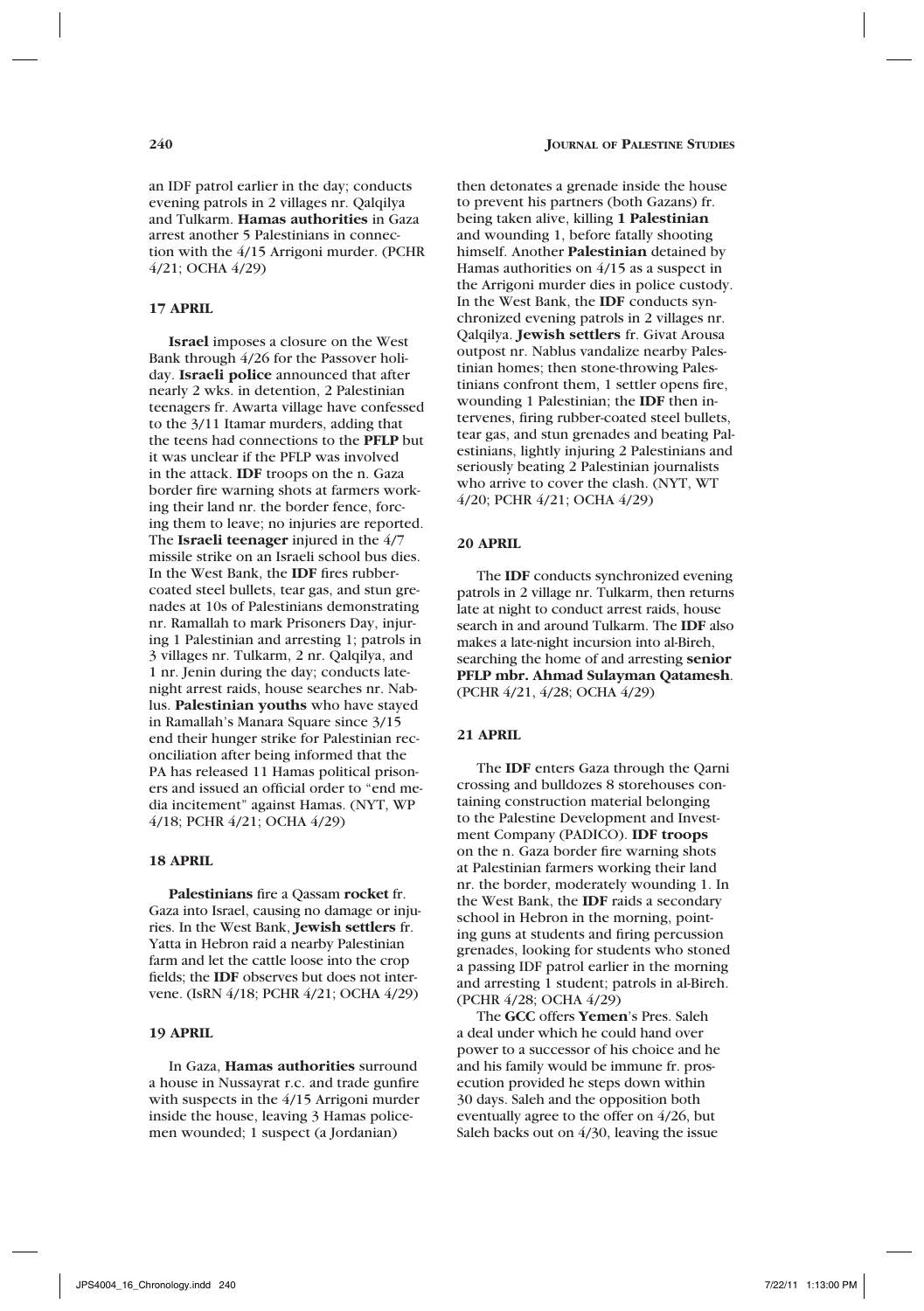unresolved. Protests, now regularly as large as 100,000, continue through the end of the quarter and are occasionally violent. (WP 4/22; NYT 4/23; NYT, WP 4/24–4/28; NYT 4/29; NYT, WP 4/30–5/1; NYT, WT 5/4; NYT, WP, WT 5/10; NYT, WP 5/12, 5/14)

# **22 APRIL**

The **IDF** enters al-Funduq village nr. Qalqilya in the morning, patrolling streets and ordering shop owners to close until early afternoon, saying **Jewish settlers** plan a demonstration in the area (though none is reported); also patrols in 1 village nr. Tulkarm. **Palestinians** (sometimes accompanied by Israeli and international activists) hold weekly nonviolent demonstrations against the separation wall, land confiscations, and settlement expansion in Bil'in, Ni'lin, and Nabi Salih. **IDF** soldiers fire rubber-coated steel bullets, tear gas, and stun grenades at the protesters, injuring 5 Palestinians (including a child) and 1 international activist; another 5 Palestinians (including a child) and 3 international activists are arrested. (PCHR 4/28; OCHA 4/29)

In **Syria**, security forces use extreme violence to disperse massive (10,000s) demonstrations after Friday prayers in at least 20 towns nationwide (fr. the northern Kurdish region, to the coast area, to the capital and southern suburbs), killing at least 109 in the worst violence since protests began. (NYT, WP 4/23)

#### **23 APRIL**

**Israeli naval vessels** direct shells, intensive machine gun fire, and illumination rounds at Palestinian fishing boats heading out fr. the n. Gaza coast before dawn, forcing them to return to shore. In the West Bank, the **IDF** patrols in Jericho, 2 villages nr. Jenin, 1 nr. Ramallah, 1 nr. Salfit, and 1 nr. Tulkarm. Late in the evening, the **IDF** enters Bayt Liqia village nr. Ramallah, patrolling streets and sounding sirens to harass residents, then firing rubber-coated steel bullets, tear gas, and stun grenades at stone-throwing youths who confront them. (PCHR 4/28; OCHA 4/29)

# **24 APRIL**

In the West Bank, **PA police** fire on a group of Jewish settlers attempting to sneak into Nablus to pray at Joseph's Tomb before dawn, killing **1 Jewish settler** and wounding 4; the PASF says forces fired when the settlers removed a physical road barrier and then sped down a road to the tomb, refusing orders to halt; the **IDF**, which regularly escorts settlers to the tomb to pray, confirms that it did not authorize the settlers' visit. Later in the day, **10s of masked Jewish settlers**  following the funeral procession for the dead man fr. a settlement outside Nablus to Jerusalem for burial attack Palestinian homes en route, vandalize cars, and injure 1 Palestinian boy. In addition, **Jewish settlers** in Shaykh Jarrah in East Jerusalem attack a woman and 6 children with pepper spray and vandalize 2 Palestinian vehicles. Meanwhile, the **IDF** conducts synchronized patrols in 4 villages e. of Qalqilya. At the same time, troops raid Jayyus village n. of Qalqilya fr. 3 directions, arresting 2 teenage boys (ages 15 and 16) for cutting an opening in a fence that the IDF set up to cut off access to village farmlands and raiding a coffee shop to warn patrons that more arrests will follow if the fence is damaged again; when confronted by stonethrowing youths, the troops fire tear gas and stun grenades to disperse them. (NYT, WP 4/25; PCHR 4/28; OCHA 4/29)

### **25 APRIL**

The **IDF** conducts searches and patrols in 3 villages e. of Qalqilya (cf. 4/24). (PCHR 4/28; OCHA 4/29)

**Syria** launches a major raid into Dara'a, sending in tanks and possibly 1,000s soldiers; cutting water, phone, and electricity. The raid lasts until 5/5, with reports sketchy and hard to corroborate. By this date, human rights groups in Syria say the number of protesters killed since the start of the unrest has jumped to at least 401 and the number arrested to around 1,000. By 5/5, those figures reach at least 607 killed and 8,000 arrested or reported missing. (NYT, WP, WT 4/26, 4/28; NYT, WP 4/30, 5/1; NYT, WT; 5/3; WP 5/5; NYT, WP 5/6)

# **26 APRIL**

In the West Bank, the **IDF** sends troops into 'Azun village nr. Qalqilya in the afternoon in pursuit of stone-throwing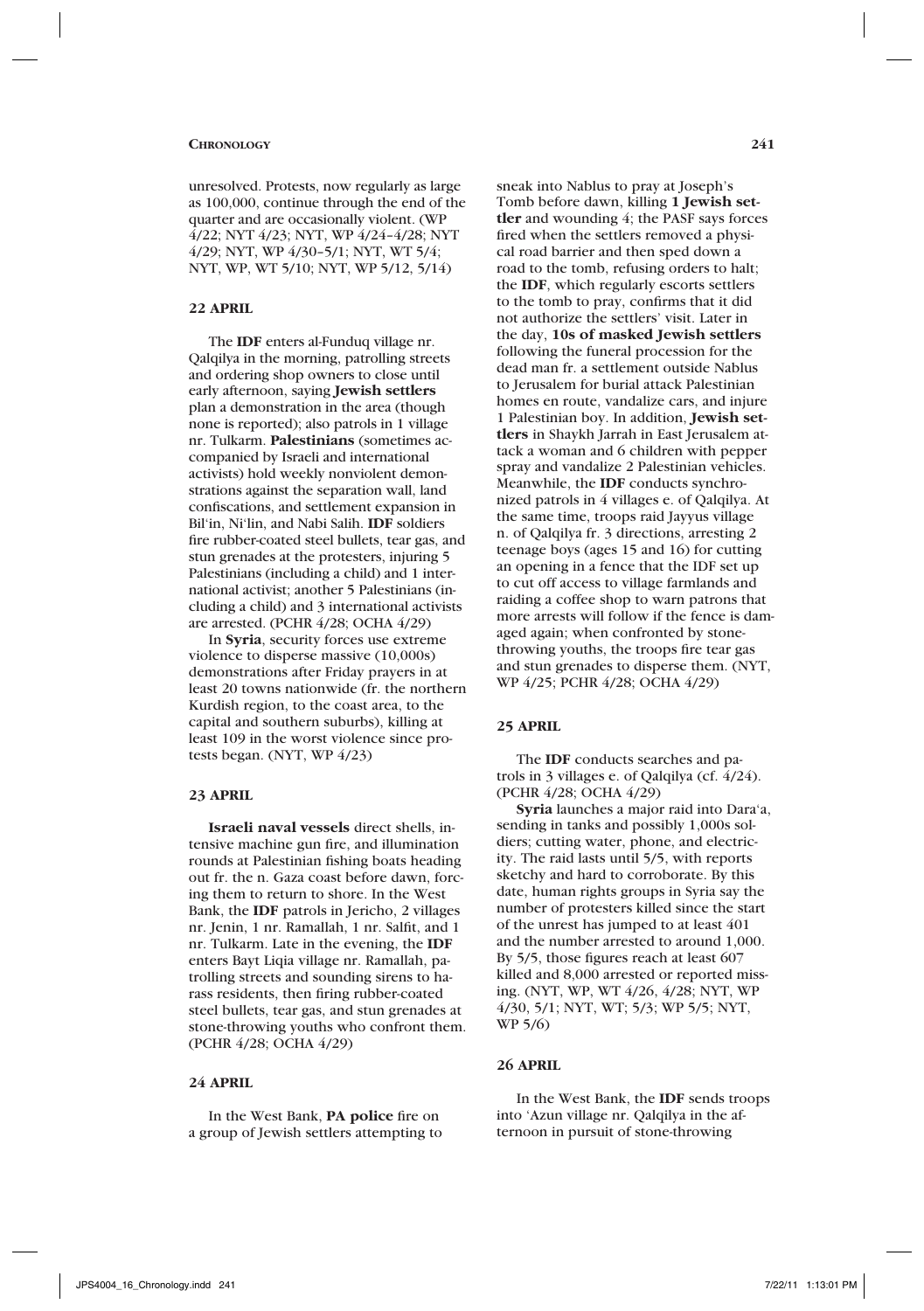Palestinian youths, patrolling streets, randomly stopping residents for questioning, and searching an Internet café but making no arrests. The **IDF** also conducts latenight arrest raids, house searches in Tubas and Awarta (including ransacking the home of one of the suspects in the 3/11 Itamar murders). (PCHR 4/28; OCHA 4/29)

### **27 APRIL**

**Fatah** and **Hamas** officials announce an (unsigned) reconciliation agreement, pledging to form a transitional **national unity govt.** made up of independent technocrats chosen by consensus that would prioritize planning for legislative and presidential elections within a year (including agreeing on new mbrs. for the Central Elections Commission), rebuilding Gaza, and reunifying West Bank and Gaza institutions. **Netanyahu** denounces the agreement, saying the PA "must choose between peace with Israel or peace with Hamas." The **PA** replies that "Netanyahu must choose between a just peace with the united Palestinian people . . . and settlements." (IFM, REU 4/27; NYT, WP, WT 4/28; NYT 4/29) (see Quarterly Update for details)

The **IDF** makes a brief incursion into s. Gaza to level lands and clear lines of sight e. of Dayr al-Balah. In **Egypt**'s Sinai, a new explosion damages the recently repaired natural gas pipeline to **Israel** and **Jordan**, cutting supplies once again. (NYT, PCHR 4/28; OCHA 5/6)

# **28 APRIL**

**IDF** troops on the c. Gaza border e. of Gaza Valley village for unknown reasons fire 6 **artillery shells** at a house nr. the border, injuring 4 family mbrs. (including 1 woman and 2 children, ages 5 and 10). In the West Bank, the **IDF** conducts synchronized patrols in 3 villages nr. Jenin in the morning; also patrols in Bil'in, firing live ammunition, rubber-coated steel bullets, tear gas, and stun grenades at stone-throwing youths who confront them, wounding 2 teenagers (1 seriously with live ammunition); patrols without incident in 1 village nr. Ramallah in the afternoon and in Jericho in the evening. (PCHR 5/5; OCHA 5/6)

### **29 APRIL**

**Egypt** announces that it plans to reopen the Rafah crossing to Gaza (closed since 1/29/11, except to Gazans returning fr. abroad) within the next 2 wks. In the West Bank, the **IDF** patrols in 2 villages nr. Qalqilya and 1 nr. Ramallah during the day and 2 villages nr. Jenin late at night; searches an open area nr. Qalqilya in the evening, arresting a Palestinian farmer tilling a field; makes an incursion into Bayt Liqia in the evening in a large show of force (cf. 4/23), firing live ammunition, rubber-coated steel bullets, tear gas, and stun grenades a stone-throwing youths who confront them, causing no serious injuries. **Palestinians** (sometimes accompanied by Israeli and international activists) hold weekly nonviolent demonstrations against the separation wall, land confiscations, and settlement expansion in Bil'in, Ni'lin, and Nabi Salih. **IDF** soldiers fire rubber-coated steel bullets, tear gas, and stun grenades at the protesters, injuring an 8-yr.-old Palestinian; 3 international activists are arrested. (WP 4/30; PCHR 5/5; OCHA 5/6)

# **30 APRIL**

The **IDF** patrols in 2 villages nr. Jenin, 2 nr. Qalqilya, and 2 nr. Ramallah; conducts evening arrest raids, house searches in 'Azun nr. Qalqilya. (PCHR 5/5; OCHA 5/6)

#### **1 MAY**

**Israel** delays the monthly transfer of VAT taxes it collects on behalf of the **PA** (\$90 m.), saying it fears the money will go to **Hamas** now that Abbas has agreed to form a temporary unity govt. (see Quarterly Update for details). The **IDF** makes an incursion into Izbat al-Tabib village nr. Qalqilya to bulldoze and fence off a plot of land; beats and disperses residents and international activists who confront them, moderately injuring 1 Palestinian woman and arresting 5 international activists. The **IDF** also patrols in 5 villages nr. Qalqilya, 2 nr. Jenin (firing stun grenades in 1 village), and 1 nr. Tulkarm; conducts late-night arrest raids, house searches nr. Bethlehem, Jericho, Qalqilya. (NYT, WP 5/1; PCHR 5/5; OCHA 5/6)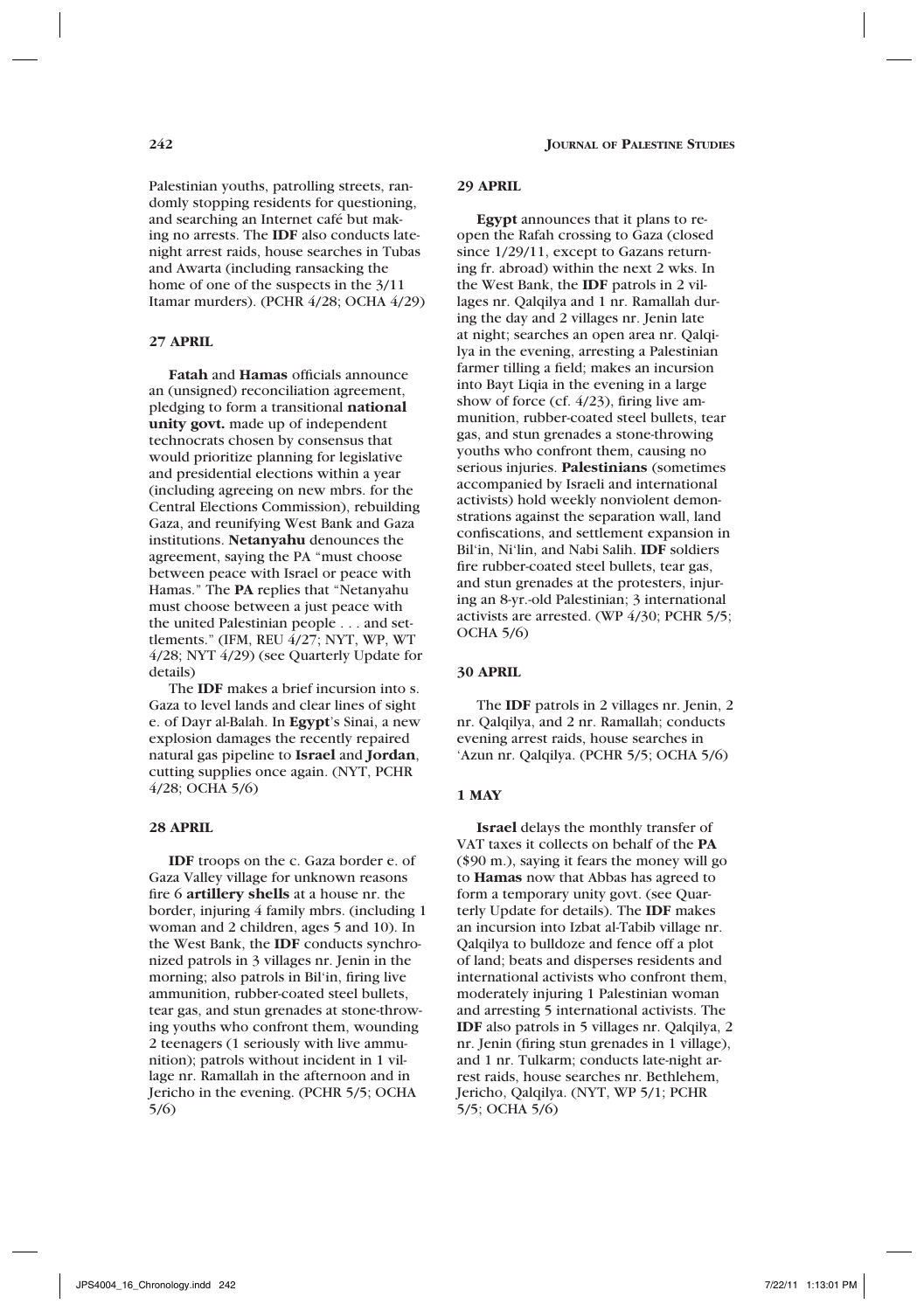#### **Chronology 243**

#### **2 MAY**

In the West Bank, the **IDF** patrols 4 villages nr. Jenin, Qalqilya, and Tulkarm during the day; conducts late-night patrols in Qalqilya, temporarily detaining a PASF officer doing his own patrol; conducts latenight arrest raids, house searches in Aida r.c. nr. Bethlehem. (PCHR 5/5; OCHA 5/6)

### **3 MAY**

In Cairo, reps. of **15 small Palestinian factions** initial the national unity deal agreed by Fatah and Hamas on 4/27. Fatah and Hamas plan to sign the text on 5/4. (WP, WT 5/4)

In the West Bank, **Jewish settlers** illegally enter Nablus to pray at Joseph's Tomb and refuse to leave, barricading themselves inside the tomb and sparking stone-throwing clashes with Palestinians. The **IDF** conducts late-night arrest raids, house searches in Hebron, arresting **Hamas-affiliated fmr. PC mbr. Issa al-Jabari**. Palestinians report the arson of a mosque in Hawara nr. Nablus, blaming **Jewish settlers**. OCHA reports that since 4/27, 3 Gazan children have been injured when they accidentally triggered **unexploded IDF ordnance (UXO)**. (WP 5/4; PCHR, WJW 5/5; OCHA 5/6)

# **4 MAY**

**Fatah/PA head Abbas** and **Hamas leader Khalid Mishal** formally sign their national unity deal in Cairo. (MNA, YA 5/4; NYT, WP 5/5; MNA 5/11; OCHA, PCHR 5/12) (see Quarterly Update for details)

In the West Bank, the **IDF** sends undercover units into 'Araba village nr. Jenin, surrounding a home and arresting a wanted Palestinian; makes a late-night incursion into Siris village nr. Jenin, surrounding a home, firing percussion grenades, ordering all men to leave the house, checking their IDs, and arresting 1; conducts late-night arrest raids, house searches in 'Azun, Bayt Liqya, and Tubas. A **Hamas mbr.** dies in a Cairo hospital of injuries received during IDF shelling of Rafah on 4/8. **Hamas authorities** in Gaza execute a **Palestinian** convicted of collaborating with Israel and sentenced to death in 10/2009 (see Quarterly Update for details). (PCHR 5/5)

### **5 MAY**

In the West Bank, **IDF troops** supported by **Israeli border police** uproot 600 olive saplings and demolish 4 houses and 10 tents in Khirbet Um Nir s. of Hebron, displacing 8 Bedouin families (50 individuals). The **IDF** also patrols in 2 villages nr. Jericho and Ramallah in the morning and 4 villages nr. Jenin, 1 nr. Jericho, and 1 nr. Ramallah late in the evening; makes a late-night incursion into Jenin r.c., surrounding and raiding a home, arresting 1 Palestinian. (OCHA, PCHR 5/12)

#### **6 MAY**

In the West Bank, the **IDF** makes a major incursion into Silat al-Harithiyya nr. Jenin in the afternoon, storming 4 houses, arresting several Palestinians, and ordering all residents to surrender their cell phones; patrols in al-Bireh, 2 villages nr. Ramallah, and 1 nr. Tulkarm (firing on stone-throwing youths who confront them, causing no serious injuries); conducts late-night arrest raids, house searches in 'Azun, Tubas. **Palestinians** (sometimes accompanied by Israeli and international activists) hold weekly nonviolent demonstrations against the separation wall, land confiscations, and settlement expansion in Bil'in, Ni'lin, and Nabi Salih. **IDF** soldiers fire rubber-coated steel bullets, tear gas, and stun grenades at the protesters, injuring 3 Palestinians; 1 Palestinian child is arrested. (OCHA, PCHR 5/12)

In **Syria**, troops use heavy machine guns and artillery against Syrians demonstrating after Friday prayers in Homs; at least 11 protesters and 10 soldiers are killed. Other protests continue nationwide. (NYT, WP 5/7)

### **7 MAY**

In the West Bank, the **IDF** patrols in Tulkarm and several nearby villages repeatedly during the day; patrols in a major show of force in Nabi Salih late at night, firing live ammunition, rubber-coated steel bullets, tear gas, and stun grenades in the streets to harass residents and temporarily occupying the local council headquarters as an observation post. **Palestinians** and international activists demonstrate in Bayt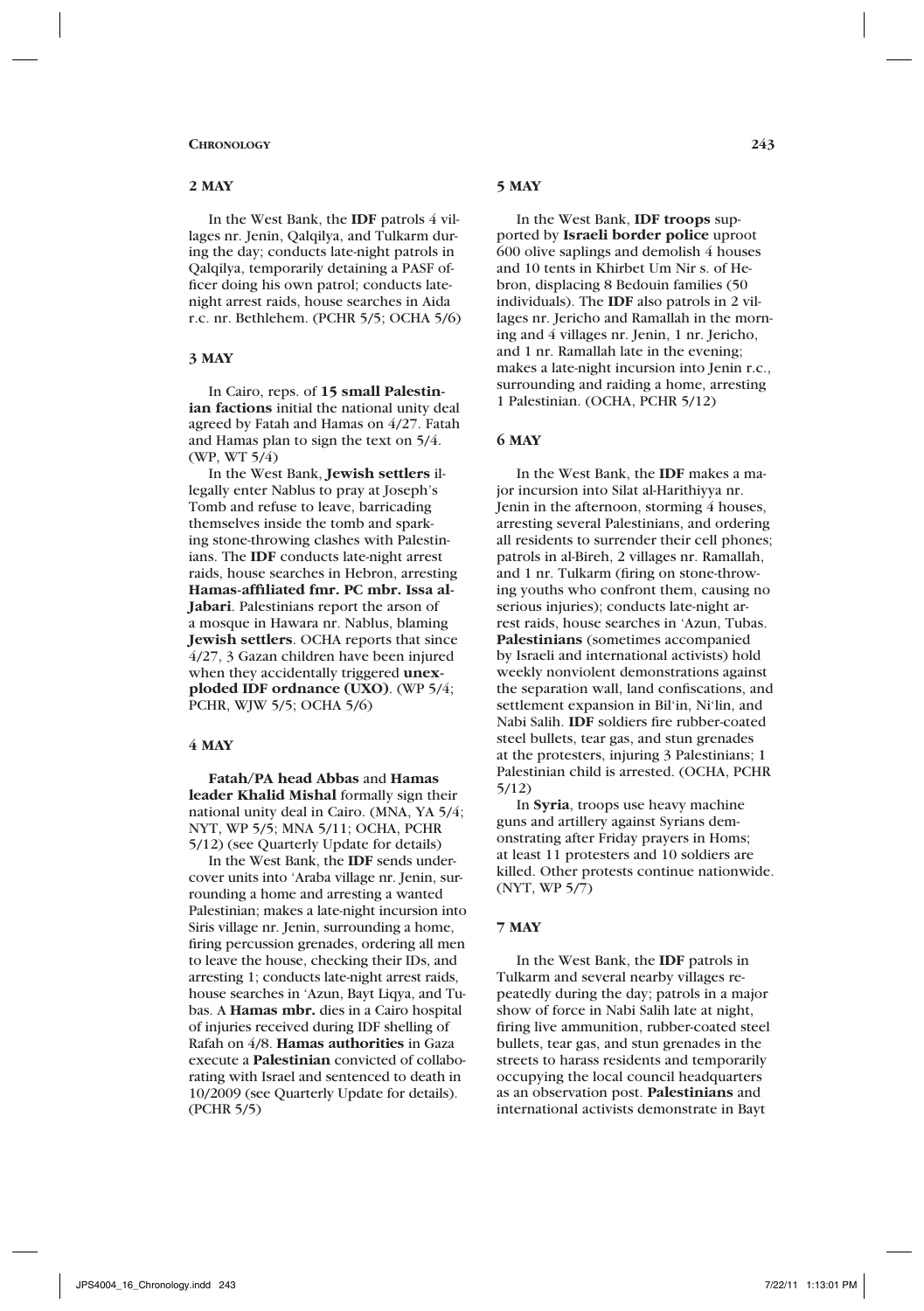Umar against settlement expansion; the **IDF** fires stun grenades and beats several demonstrators, injuring 4 Palestinians (including 1 child). In Gaza City, **Hamas authorities** break up a demonstration by 10s of Salafists protesting the U.S. assassination of Osama Bin Laden. (WP 5/8; OCHA, PCHR 5/12)

In **Syria**, troops and tanks surround, cut off, and raid Baniyas and Zabadani village outside Damascus. (NYT, WP 5/8)

# **8 MAY**

**Israel** seals the West Bank through 5/10 for independence day celebrations (by the Hebrew calendar); **Israeli Palestinians** hold marches to commemorate the Nakba (the expulsion of Palestinians in 1948 when Israel was formed; most other Palestinians observe Nakba Day ca. 5/15, Israel's independence day by the Gregorian calendar). The **IDF** patrols in Qalqilya, nearby 'Azun, and Ya'abad village nr. Jenin. In Gaza, students at al-Azhar University celebrate the reconciliation agreement. (MNA 5/8; NYT 5/9; OCHA, PCHR 5/12)

### **9 MAY**

The **IDF** patrols in Bayt Liqya, al-Bireh, Jericho, 5 villages nr. Tulkarm (randomly stopping vehicles and checking IDs in 1 instance), and 1 nr. Ramallah. During another late-night patrol in Kafr Qaddum nr. Qalqilya, the **IDF** temporarily detains 2 PASF officers conducting their own patrol but releases them after intervention fr. the local District Coordination Office. (OCHA, PCHR 5/12)

In **Syria**, troops escalate the crackdown nationwide: massive arrest sweeps rounding up men age 18–50 are reported in Baniyas, Homs, the suburbs of Damascus, and elsewhere, with govt. forces reportedly using soccer stadiums, schools, and govt. buildings as makeshift detention centers. As of this date more than 700 Syrians are believed to have been killed and 10,000 arrested since clashes began. (NYT, WP, WT 5/10; NYT 5/13)

# **10 MAY**

**IDF** troops on the Israeli side of the Erez crossing into Gaza fire warning shots at some 80 Palestinian and international

activists staging a nonviolent march to the border to protest Israel's imposition of a buffer zone; no injuries are reported. **Israeli naval vessels** fire on Palestinian fishing boats off the n. Gaza coast, forcing them to return to shore. In the West Bank, the **IDF** patrols in Birzeit and 2 nearby villages and in Tulkarm and 1 nearby village. **Jewish settlers** block Palestinian traffic on the Tulkarm-Nablus road nr. Bayt Lid, marking the 2d anniversary of the shooting death of a settler there. **Jewish settlers** guarded by the **IDF** hold religious services at the fmr. Homesh settlement site (removed by the IDF in 2005 as part of the Gaza disengagement). (OCHA, PCHR 5/12)

# **11 MAY**

**Israeli naval vessels** fire on Palestinian fishing boats off the n. Gaza coast, forcing them to return to shore. In Rafah, **1 Palestinian** is killed in a tunnel-related accident. In the West Bank, the **IDF** patrols in 1 village nr. Ramallah and 1 nr. Salfit; conducts late-night arrest raids, house searches in Qalqilya. (PCHR 5/12, 5/19; OCHA 5/20)

#### **12 MAY**

**Grass-roots Palestinian activists** send 10,000s of text messages to cell phones in the West Bank and Gaza, urging Palestinians to march to the borders of Israel on 5/15 for a "March to Palestine Day" marking the anniversary of the Nakba (see Quarterly Update for details). The **IDF**  conducts daytime patrols in 2 villages nr. Qalqilya. A **Palestinian teenager** is fatally electrocuted in a smuggling tunnel on the Rafah border, marking the 2d tunnel accident in 2 days. (*al-Ahram*, *al-Masri al-Youm* 5/13; PCHR 5/19; OCHA 5/20)

#### **13 MAY**

The White House announces that **U.S. special envoy George Mitchell** has submitted his resignation, effective 5/20 (the day Obama is to meet with Netanyahu at the White House). Secy. of State **Clinton** appoints Mitchell aide David Hale as interim special envoy. (NYT, WP 5/14)

In Jerusalem, **Israeli police** and **settlement security guards** outside Beit Yonatan in Silwan fire on stone-throwing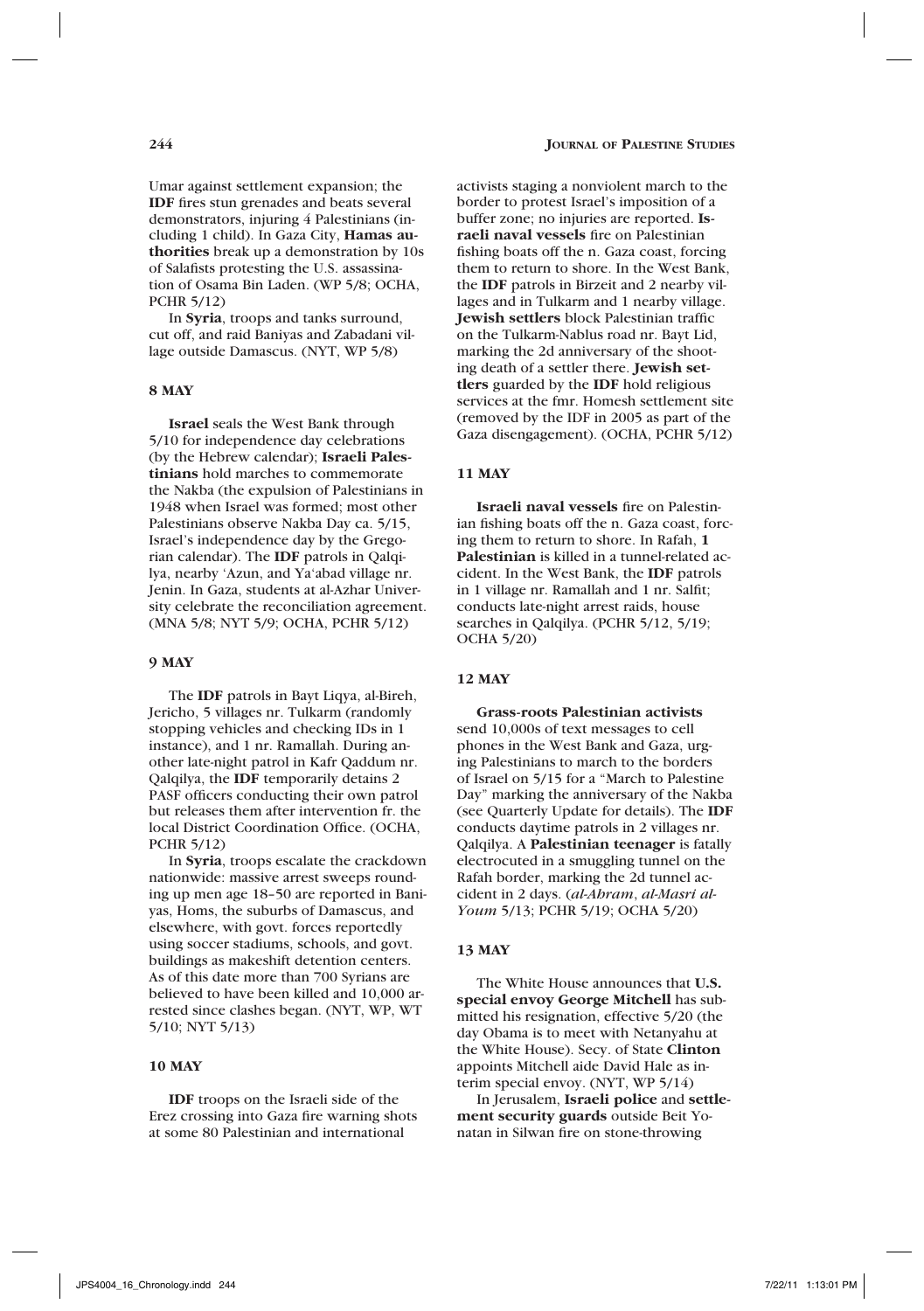#### **Chronology 245**

Palestinian youths, seriously wounding a Palestinian teenager walking some distance away. Numerous clashes are also reported, particularly around East Jerusalem, as Palestinians demonstrate in commemoration of the Nakba. In the Jordan Valley, a Palestinian boy is injured when he accidentally triggers **IDF UXO**. **Palestinians** (sometimes accompanied by Israeli and international activists) hold weekly nonviolent demonstrations against the separation wall, land confiscations, and settlement expansion in Bil'in, Ni'lin, and Nabi Salih. **IDF** soldiers fire rubber-coated steel bullets, tear gas, and stun grenades at the protesters, injuring 2 Palestinians (including 1 child) and 1 international activist; 2 Palestinians and 2 Israeli activists are arrested. (WP 5/15; PCHR 5/19; OCHA 5/20)

Heeding calls fr. Palestinian organizers on Facebook, **100s of Jordanians** in Amman and **1,000s of Egyptians** in Cairo rally after Friday prayers in support of Palestinian rights. (AP, DPA, Huffington Post 5/13)

# **14 MAY**

A **Palestinian teenager** shot in Silwan on 5/13 dies of his wounds. Clashes erupt after the boy's funeral later in the day, with Israeli police firing rubber-coated steel bullets at angry mourners, injuring 2. For a 2d day, numerous clashes are reported, particularly around East Jerusalem, as Palestinians demonstrate in commemoration of the Nakba, but no serious injuries are reported. **Jewish settlers** fr. Gilad settlement nr. Qalqilya beat and stone 3 Palestinian farmers working their land nearby. (WP 5/15; PCHR 5/19; OCHA 5/20)

In **Syria**, troops raid Tal Kalakh village nr. the border with Lebanon before dawn, sending 100s of Syrians fleeing into Lebanon for safety. Clashes continue through 5/15. Lebanese officials estimate that some 5,000 Syrian families have sought refuge in Lebanon since the clashes began. As the quarter comes to a close, Syrian forces continue to violently suppress protests scattered nationwide. Human rights groups say as many as 900 protesters have been killed since the beginning of the uprising, while the govt. says that 98 soldiers and 22 police officers have been killed; around 9,000 Syrians are still in custody or unaccounted for. (NYT, WP 5/15; WP 5/16, 5/19)

A **GCC** envoy arrives in **Yemen** to try to resurrect a deal with Saleh to step down, but no agreement is immediately reached. Rights groups estimate that more than 154 Yemenis have been killed since protests began. (NYT, WP 5/15)

### **15 MAY**

On the anniversary of the Nakba, **1,000s of Palestinians fr. the West Bank, Gaza, Jordan, Lebanon, and Syria** stage marches (mostly nonviolent, though some stone throwing) toward the Israeli border. In Lebanon, though troops, riot police, and UNIFIL soldiers deploy to prevent marchers fr. reaching the border, a large group succeeds in reaching the border fence nr. Hizballah-controlled Maroun al-Ras village, where they throw stones at IDF troops. IDF troops open fire into Lebanon, leaving **10 Palestinians** dead and at least 112 wounded. Palestinians refugees marching fr. Syria knock down the border fence into the Golan Heights, enter the Druze village of Majdal Shams, and rally in the village square, erecting Palestinian flags. IDF troops open fire to drive them back across the border, killing **4 Palestinians** and wounding around 200. On the border with Jordan, Jordanian troops fired tear gas and scuffle with some 800 Palestinians, preventing them fr. reaching the border, leaving 14 demonstrators and 3 police officers lightly injured. In Egypt, govt. forces reinforce their border, preventing some 250 Palestinians fr. marching to the Rafah crossing. In Cairo, riot police fire tear gas, disperse protesters converging on the Israeli embassy, injuring around 120. On the Gaza border, IDF troops fire live ammunition and artillery at Gazans marching toward the border, wounding at least 125. In the West Bank, IDF troops fire tear gas, rubber-coated steel bullets to disperse around 1,000 stone-throwing Palestinians marching toward the Qalandia crossing (injuring 10s) and violently beat scores of Palestinians marching fr. Palestinian-controlled area A toward Israeli security-controlled area B in Hebron (injuring 10s). A large peaceful rally commemorating the Nakba is held in Ramallah. Numerous smaller and protests clashes are also reported in the West Bank and East Jerusalem; rights groups say some 185 Palestinians have been injured in these clashes over the past 3 days, 153 of them